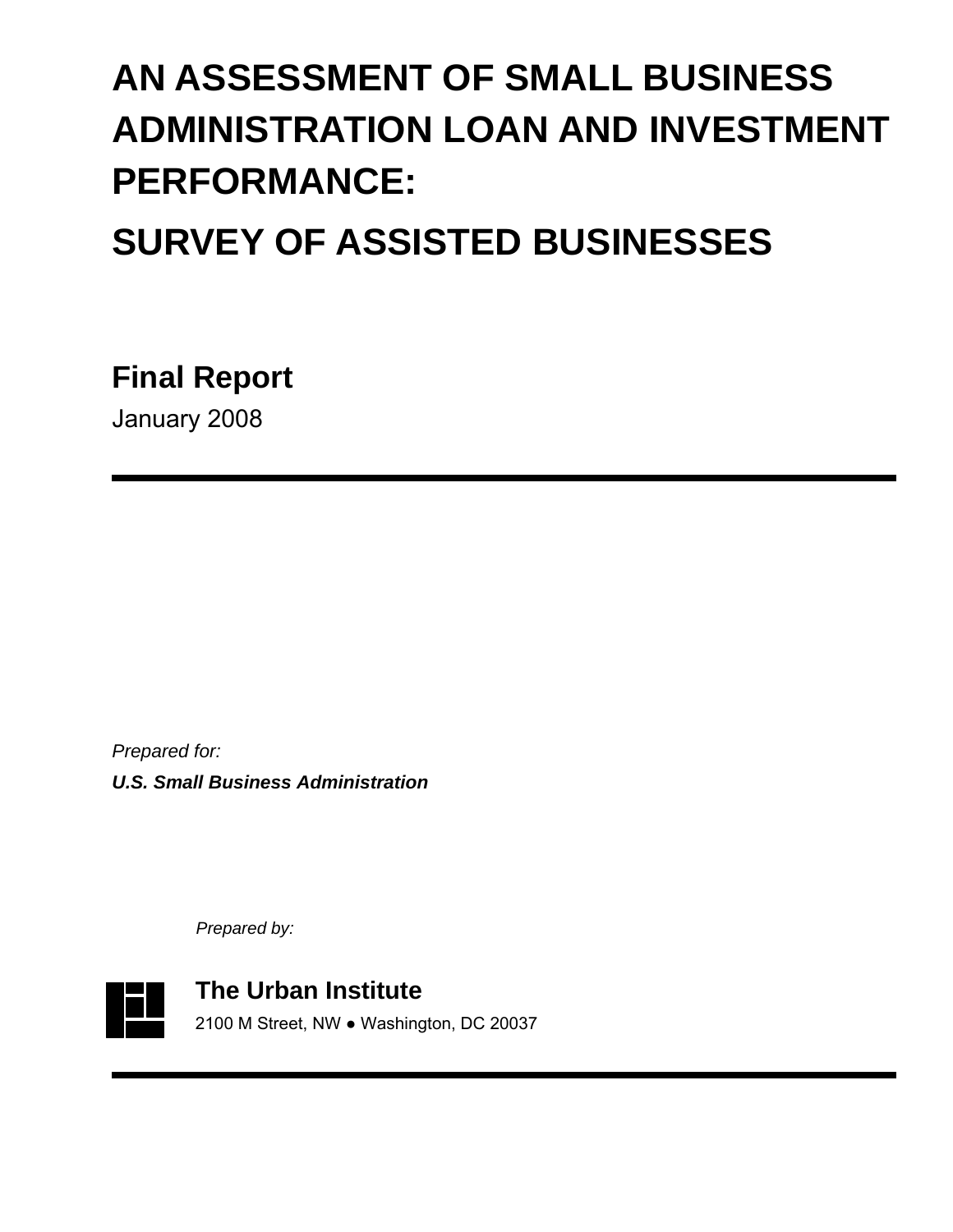# **An Assessment of Small Business Administration Loan and Investment Performance: Survey of Assisted Businesses**

**Final Report** 

**January 2008** 

Prepared By:

Christopher Hayes

Surveying conducted by Silber & Associates

The Urban Institute Metropolitan Housing and Communities Policy Center 2100 M Street, NW Washington, DC 20037

Submitted To:

U.S. Small Business Administration 409 Third Street, SW Washington, DC 20416

> Contract No. GS23F8198H UI No. 07112-020-00

The nonpartisan Urban Institute publishes studies, reports, and books on timely topics worthy of public consideration. The views expressed are those of the authors and should not be attributed to the Urban Institute, its trustees, or it funders.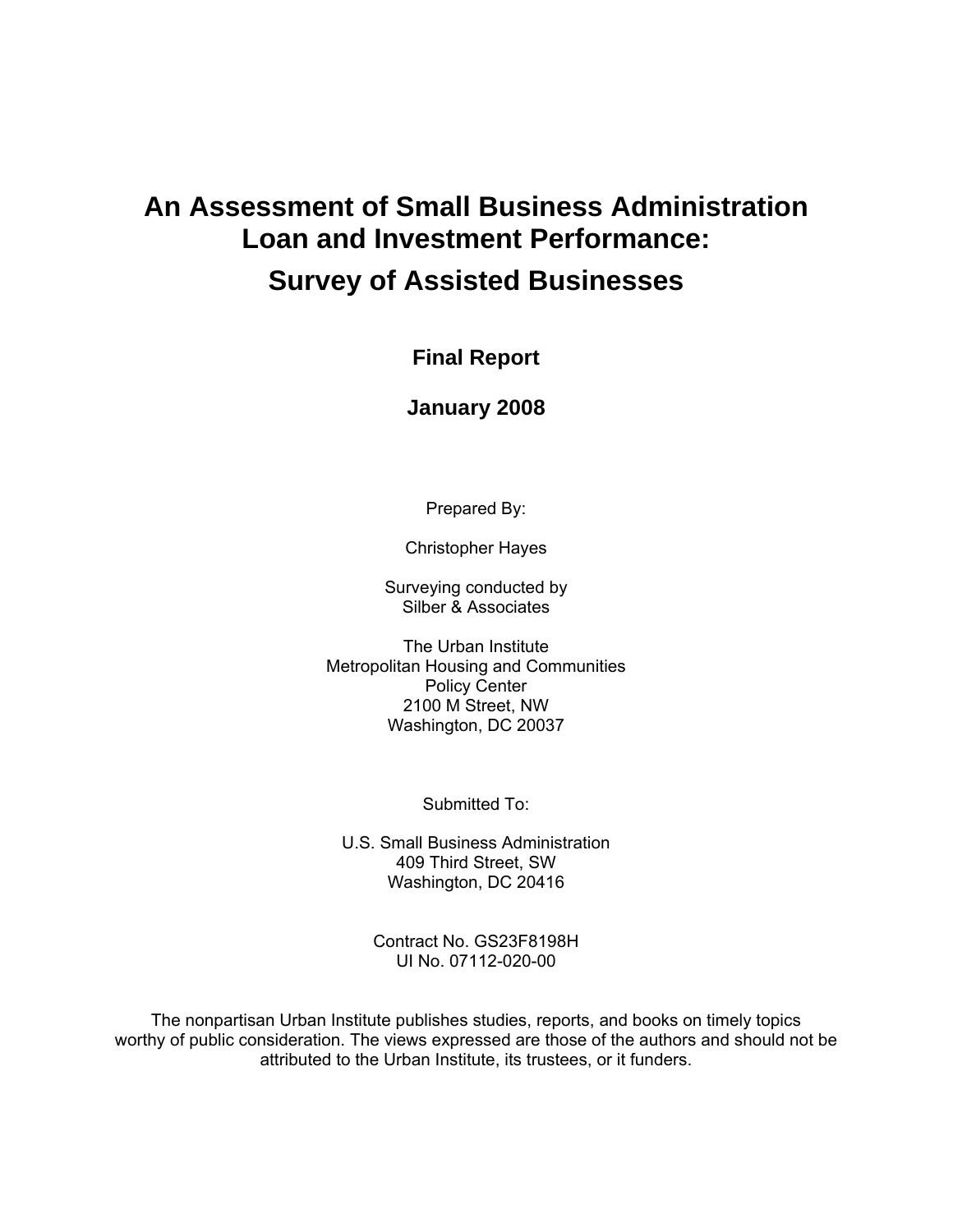F

# **CONTENTS**

 $\mathbf{i}$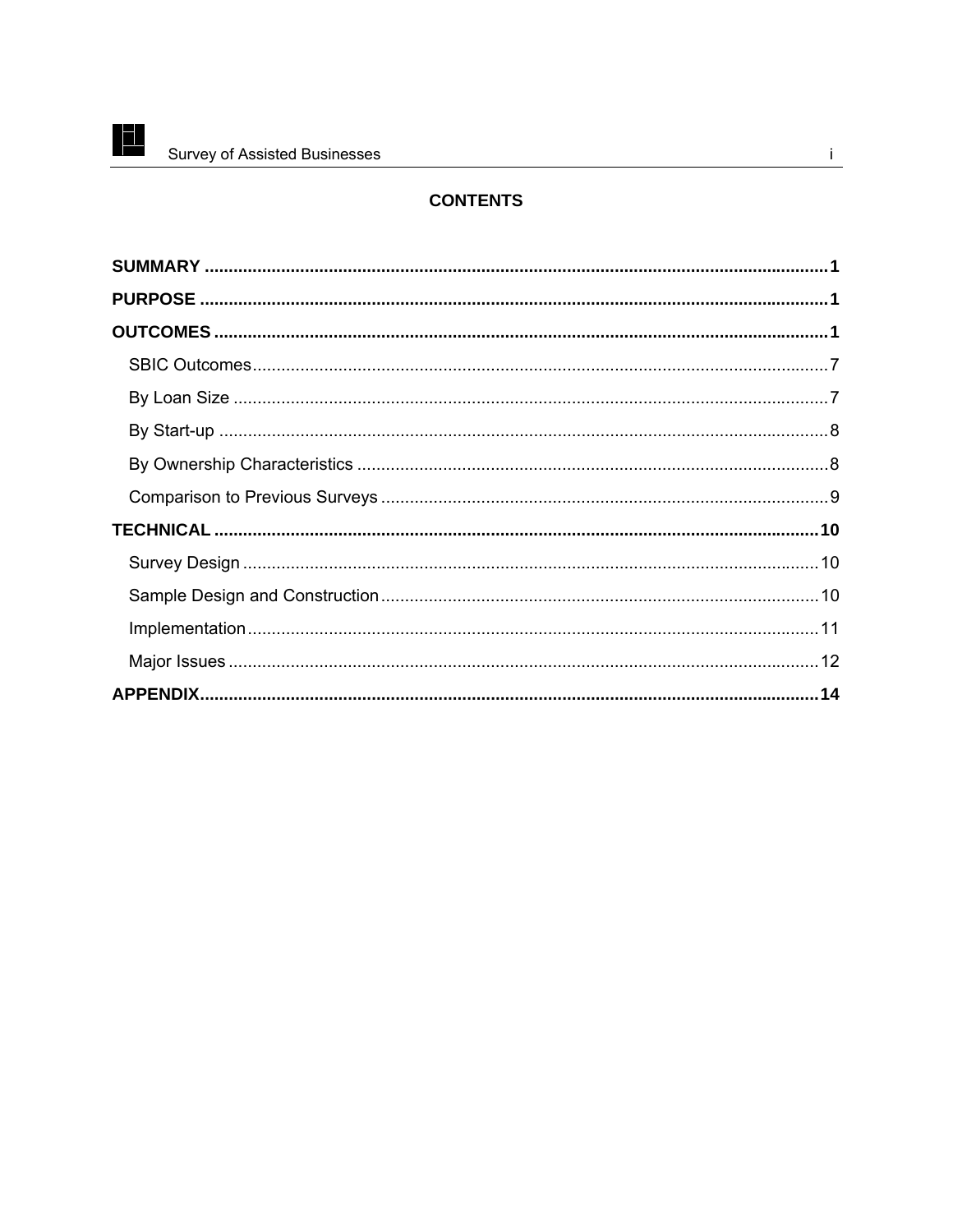#### **SUMMARY**

Despite major problems with producing usable contact information from the sample, recipients of SBA Section 7(a) and 504 guaranty loans were successfully surveyed in sufficient numbers for analysis. Completed surveys from recipients in the SBIC and MicroLoan programs are fewer, and results should be treated with caution. Our final tally of completed surveys was 209 for the 504 program, 188 for Section 7(a), 124 for MicroLoan, and 108 for SBIC. Sampling strategy, survey methodology, and response rates are detailed in the Section IV, Technical notes. Percentages cited in the text are based upon the number of businesses that responded to specific survey items, unless otherwise noted.

We found only minor differences between 504, 7(a), and MicroLoan recipients in overall satisfaction indicators, and (not surprisingly) more substantial differences in uses of loan proceeds and other sources of financing. Overall satisfaction was apparently lower in the SBIC program, but the small sample size and difficulty surveying reduces our confidence in those results.

#### **PURPOSE**

The Assisted Business survey is primarily intended to provide customer satisfaction indicators for the 7(a), 504, SBIC, and MicroLoan programs, while also providing information on a few additional outcome measures. Due to constraints on the overall burden of the survey, questions on outcomes were only included for number of employees and total revenues.

#### **OUTCOMES**

Most respondents were aware of the connection between their loan and the SBA (although there is undoubtedly some selection bias, since business owners unaware of the connection might have been less likely to complete the survey; the survey subcontractor—Silber & Associates—attempted to overcome this tendency). For both 7(a) and 504 recipients, more than 90 percent indicated that they were aware of the SBA guarantee (91 and 97 percent, respectively). For MicroLoan, 73 percent were aware. SBIC recipients were least likely to know of the connection (61 percent), probably due to the complex nature of the program.

Respondents for 7(a) and 504 programs were far more likely to have heard about the SBA loan guarantee program from a bank than other sources (Table 3.1). Respondents in the MicroLoan program were most likely to have heard of it from some other source, often word of mouth, the Chamber of Commerce, or some other association of businesses. Recipients of SBIC-backed investment were much less likely to be aware that the investment was associated with the SBA (39 percent were not aware of the connection), and many did not respond to this question.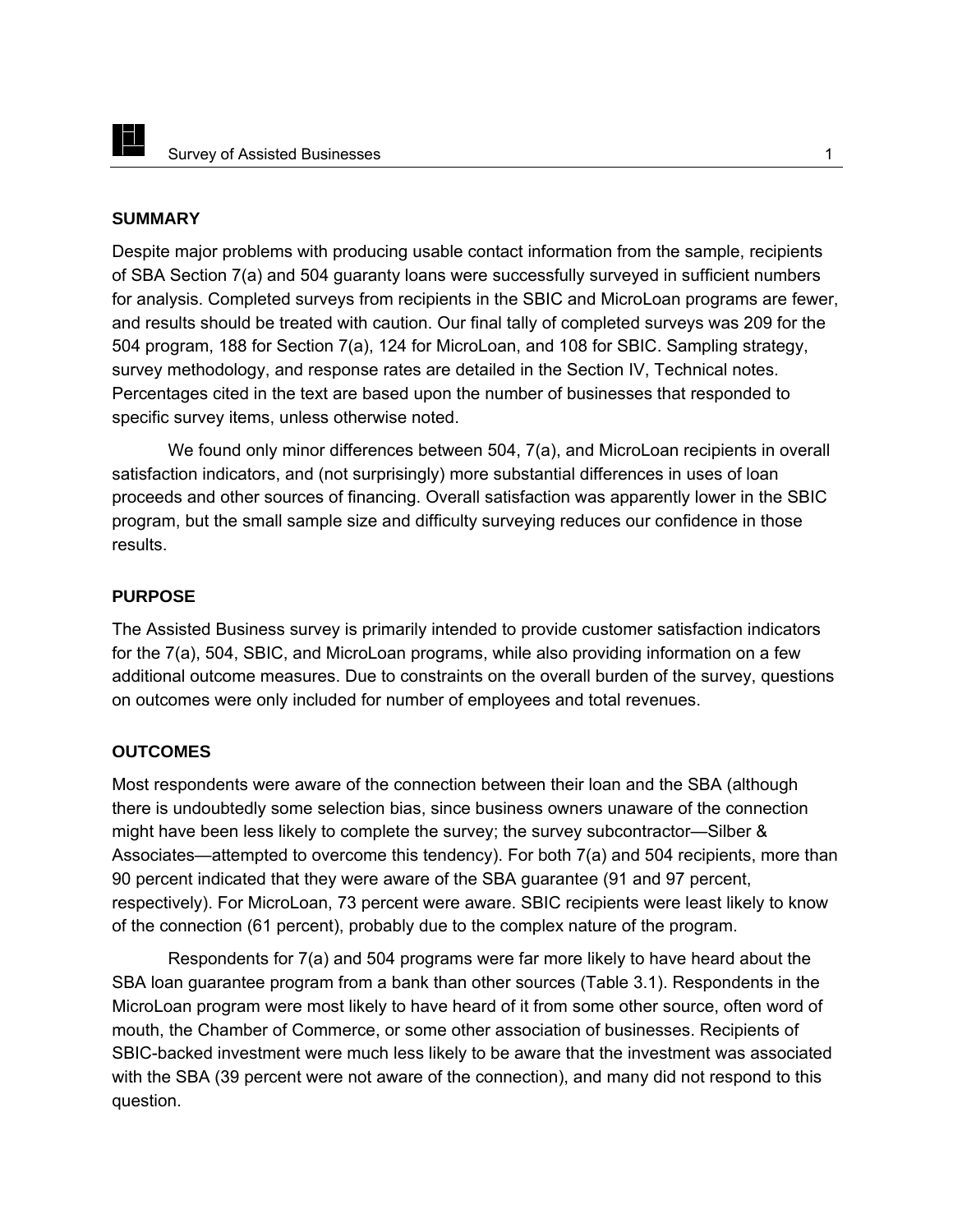EL

| Table 3.1                             |       |       |             |                  |  |  |  |  |
|---------------------------------------|-------|-------|-------------|------------------|--|--|--|--|
| How did you learn of the SBA program? |       |       |             |                  |  |  |  |  |
|                                       | 7(a)  | 504   | <b>SBIC</b> | <b>MicroLoan</b> |  |  |  |  |
| Bank                                  | 62%   | 70%   | 24%         | 17%              |  |  |  |  |
| <b>Business person</b>                | 7%    | 11%   | 9%          | 15%              |  |  |  |  |
| Newspaper                             | $1\%$ | $1\%$ | $1\%$       | 6%               |  |  |  |  |
| Local SBA office                      | 5%    | $4\%$ | $1\%$       | 11%              |  |  |  |  |
| Internet                              | 2%    | $1\%$ | $1\%$       | 6%               |  |  |  |  |
| Accountant                            | 4%    | 5%    | 3%          | 1%               |  |  |  |  |
| Advertisement                         | 2%    | $1\%$ | $1\%$       | 5%               |  |  |  |  |
| Other                                 | 16%   | 10%   | 12%         | 32%              |  |  |  |  |

Respondents in the 7(a) and 504 programs were most likely to have used their loans to start their businesses (41 and 42 percent). Of respondents in the MicroLoan program, 24 percent reported starting their businesses with the loan, while only 17 percent in SBIC reported so doing. Of those responding that they heard of the SBA program through "other" sources, most in the 7(a), 504, and MicroLoan programs cited word-of-mouth, friends, or family. In the 504 program, real estate brokers were also mentioned (4 of 20 responses). In addition to wordof-mouth for MicroLoan respondents, various organizations such as the Chamber of Commerce, business development groups, and philanthropies accounted for 7 of 40 responses.

The top uses for loan proceeds among respondents in the 7(a) program were purchasing new equipment (34 percent), financing working capital (23 percent) and acquiring the original business (21 percent). In the 504 program, respondents most commonly built a new building (36 percent) or purchased a new building (33 percent); they also purchased new land (16 percent) or new equipment (15 percent). Respondents in the SBIC program tended to finance working capital (32 percent) and purchase new equipment (20 percent) with investment proceeds. MicroLoan respondents indicated the same two priorities, although purchasing new equipment (43 percent) was more common than financing working capital (27 percent).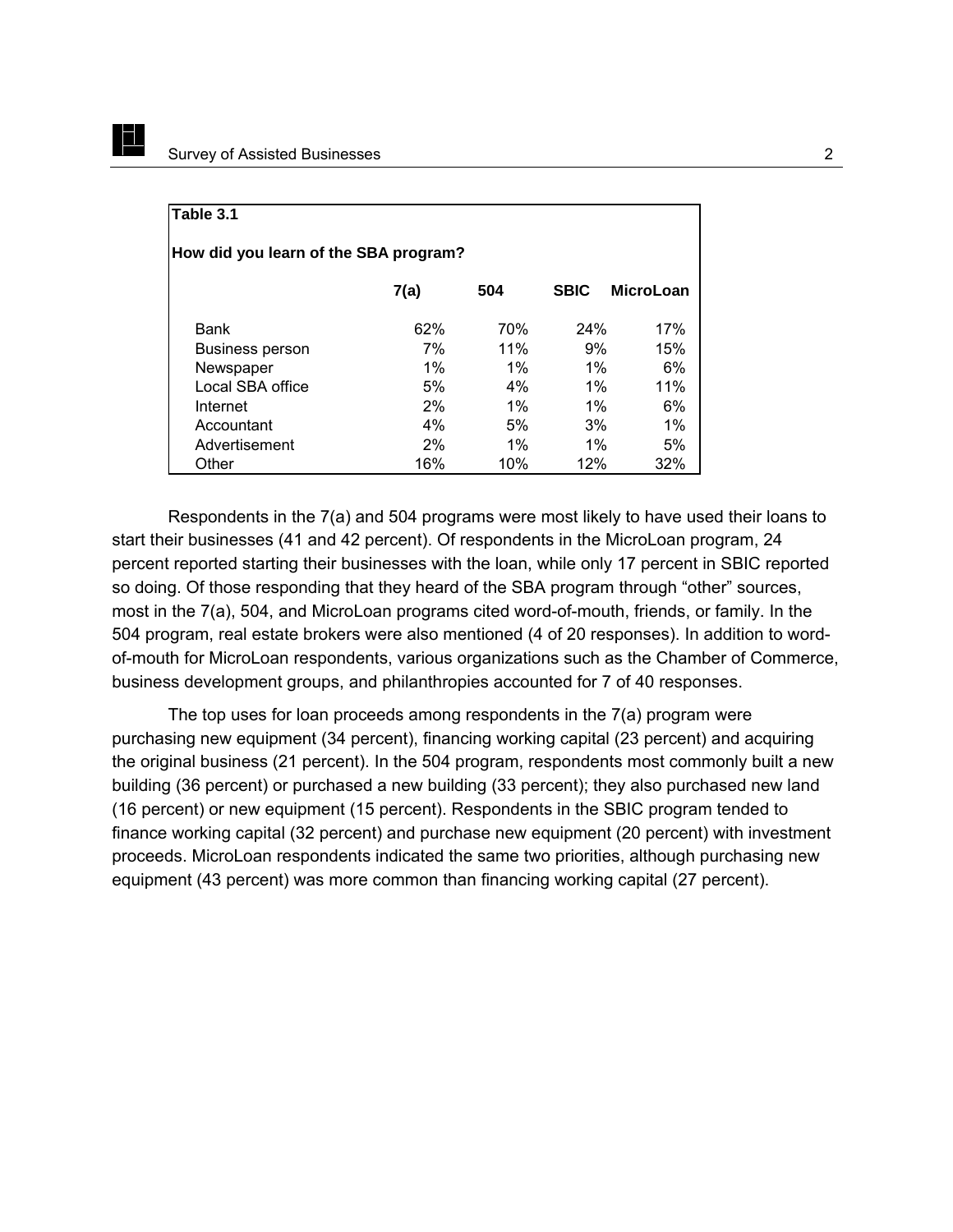E

| Table 3.2<br>How were loan proceeds used?<br>(multiple responses permitted) |             |            |                    |                         |
|-----------------------------------------------------------------------------|-------------|------------|--------------------|-------------------------|
| Respondents                                                                 | 7(a)<br>209 | 504<br>188 | <b>SBIC</b><br>108 | <b>MicroLoan</b><br>124 |
| Build new building                                                          | $4\%$       | 36%        | 2%                 | $2\%$                   |
| Improve land                                                                | 2%          | 6%         | 1%                 | 0%                      |
| Purchase new land                                                           | 3%          | 16%        | $0\%$              | $0\%$                   |
| Expand/renovate current building                                            | 14%         | 7%         | 6%                 | 15%                     |
| Purchase new building                                                       | 10%         | 33%        | 2%                 | 2%                      |
| Finance working capital                                                     | 23%         | $4\%$      | 32%                | 27%                     |
| Hire additional staff                                                       | 6%          | $2\%$      | 13%                | 2%                      |
| Acquire original business                                                   | 21%         | 8%         | 10%                | 5%                      |
| Purchase/install new equipment                                              | 34%         | 15%        | <b>20%</b>         | 43%                     |
| Export products/services                                                    | $0\%$       | 0%         | $1\%$              | 2%                      |
| Refinance existing debt                                                     | 8%          | 3%         | 6%                 | 4%                      |
| Other                                                                       | 19%         | 7%         | 30%                | 30%                     |

Difficulties during the payback period were most common for SBIC (55 percent) and MicroLoan recipients (34 percent). Difficulties reportedly were not common for recipients in the 504 program (11 percent).

| Table 3.3                                            |     |     |     |            |  |  |  |  |
|------------------------------------------------------|-----|-----|-----|------------|--|--|--|--|
| Were there any payment difficulties during pay back? |     |     |     |            |  |  |  |  |
|                                                      |     |     |     |            |  |  |  |  |
|                                                      | N   | Yes | No  | Don't Know |  |  |  |  |
| Section 7(a)                                         | 182 | 23% | 75% | 3%         |  |  |  |  |
| 504                                                  | 200 | 11% | 86% | 2%         |  |  |  |  |
| <b>SBIC</b>                                          | 31  | 55% | 42% | 4%         |  |  |  |  |
| <b>MicroLoan</b>                                     | 120 | 34% | 59% | 7%         |  |  |  |  |

Source: Urban Institute survey of SBA assisted businesses, 2006-2007.

Reporting of revenues and number of employees was best for respondents in the 504 and 7(a) programs. We compared responses only for those that provided both revenues at the time of the loan and current revenues. For 7(a), mean revenues rose from \$1.3 million to \$2.1 million; for 504, mean revenues rose from \$2.7 million to \$4.6 million. The median revenue in the 7(a) program at the time of the loan was \$300,000, rising to \$500,000 currently, while the median for 504 respondents was \$1 million initially, rising to \$1.5 million currently. Mean full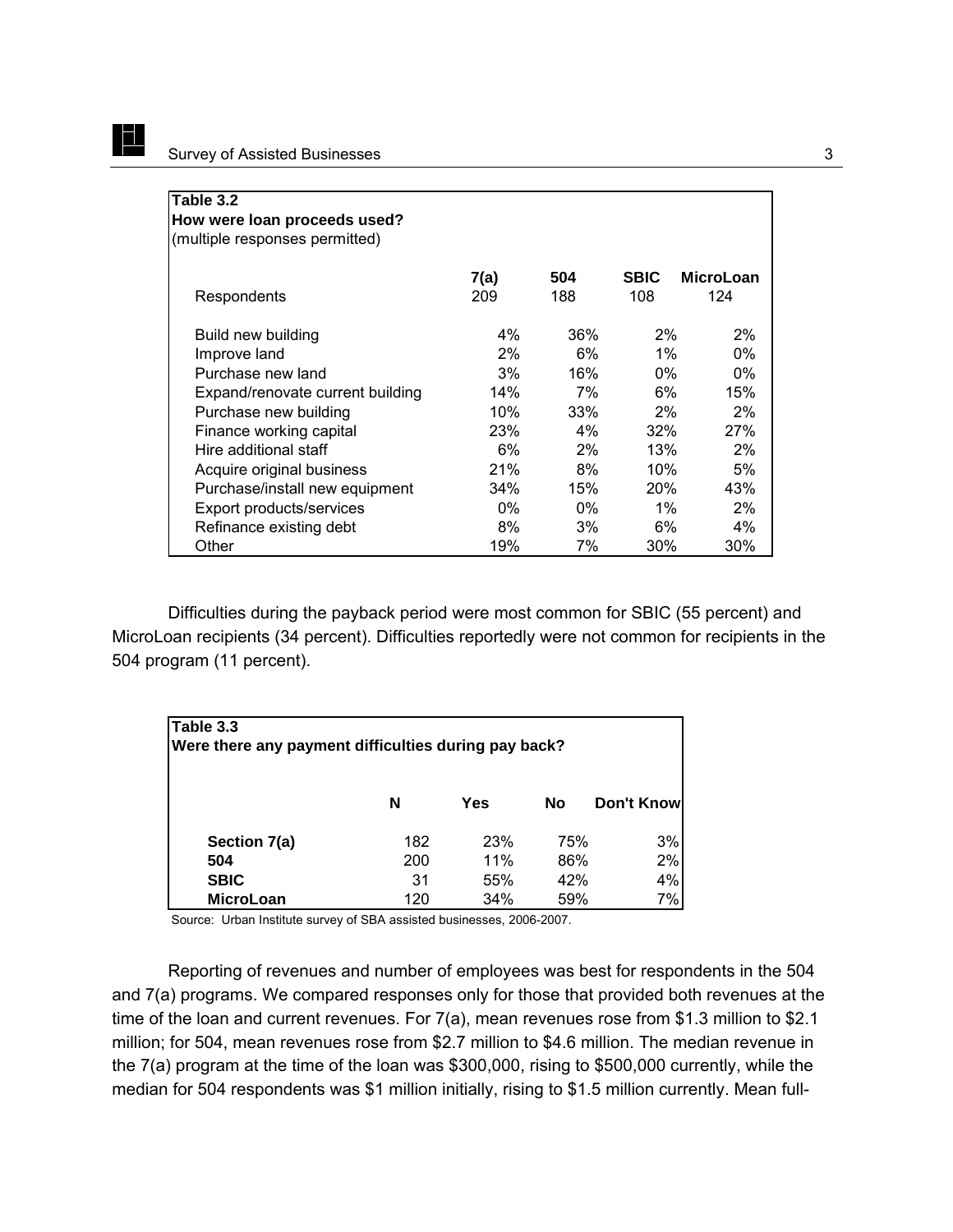E

time employees, for those reporting for both periods, rose from 8 to 11 for the 7(a) program, and from 16 to 22 for the 504 program. The median 7(a) business size at the time of the loan was 3 full-time employees, rising to 4 currently, and for 504 businesses the median size was 8 employees, rising to 11. A few large businesses account for the sizable gap between the mean and median figures—for example, in the 504 program 2 businesses had over 100 employees at the time of the plan. At the time of the survey that number had risen to 10 businesses, with one business reporting 230 employees.

| Table 3.4                               |                    |                                   |                                                         |                |  |  |  |  |
|-----------------------------------------|--------------------|-----------------------------------|---------------------------------------------------------|----------------|--|--|--|--|
| <b>Revenues and Full-time Employees</b> |                    |                                   |                                                         |                |  |  |  |  |
|                                         | At time of<br>loan | <b>Revenues</b><br><b>Current</b> | <b>Full-time Employees</b><br>At time of<br><b>loan</b> | <b>Current</b> |  |  |  |  |
| 7(a)                                    |                    |                                   |                                                         |                |  |  |  |  |
| Mean                                    |                    | \$1,285,593 \$2,078,675           | 8                                                       | 11             |  |  |  |  |
| Median                                  | 300,000 \$<br>\$   | 500,000                           | 3                                                       | 4              |  |  |  |  |
| N                                       | 116                | 116                               | 155                                                     | 155            |  |  |  |  |
| 504                                     |                    |                                   |                                                         |                |  |  |  |  |
| Mean                                    | \$2,704,438        | \$4,634,750                       | 16                                                      | 22             |  |  |  |  |
| Median                                  |                    | \$1,000,000 \$1,500,000           | 8                                                       | 11             |  |  |  |  |
| N                                       | 153                | 153                               | 183                                                     | 183            |  |  |  |  |

Most recipients in the 7(a), 504, and MicroLoan programs rated the loan and loan terms overall as "Excellent" or "Good" (Table 3. 5). MicroLoan recipients were the most satisfied (81 percent). SBIC recipients were dramatically less likely to select one of the top two ratings (28 percent); 50 percent rated the loan and loan terms as "Fair." It should be noted that most SBIC recipients did not receive the type of assistance for which this question was meaningful, so the number of respondents in the SBIC program is particularly low. Those that did respond received investments that included debt, preferred stock, or debt-like instruments with a specified interest rate and term.

Respondents in all four programs were divided on the impact of the SBA assistance. Solid majorities agreed that the loan/investment was "somewhat important" or "very important", ranging from 73 percent of respondents in the SBIC program to 91 percent of respondents in the 7(a) program. However, 40 percent of respondents in 7(a) also thought that they could have obtained acceptable financing elsewhere, with comparable percentages for respondents in the 504 program (48 percent), and somewhat lower percentages for SBIC (35 percent) and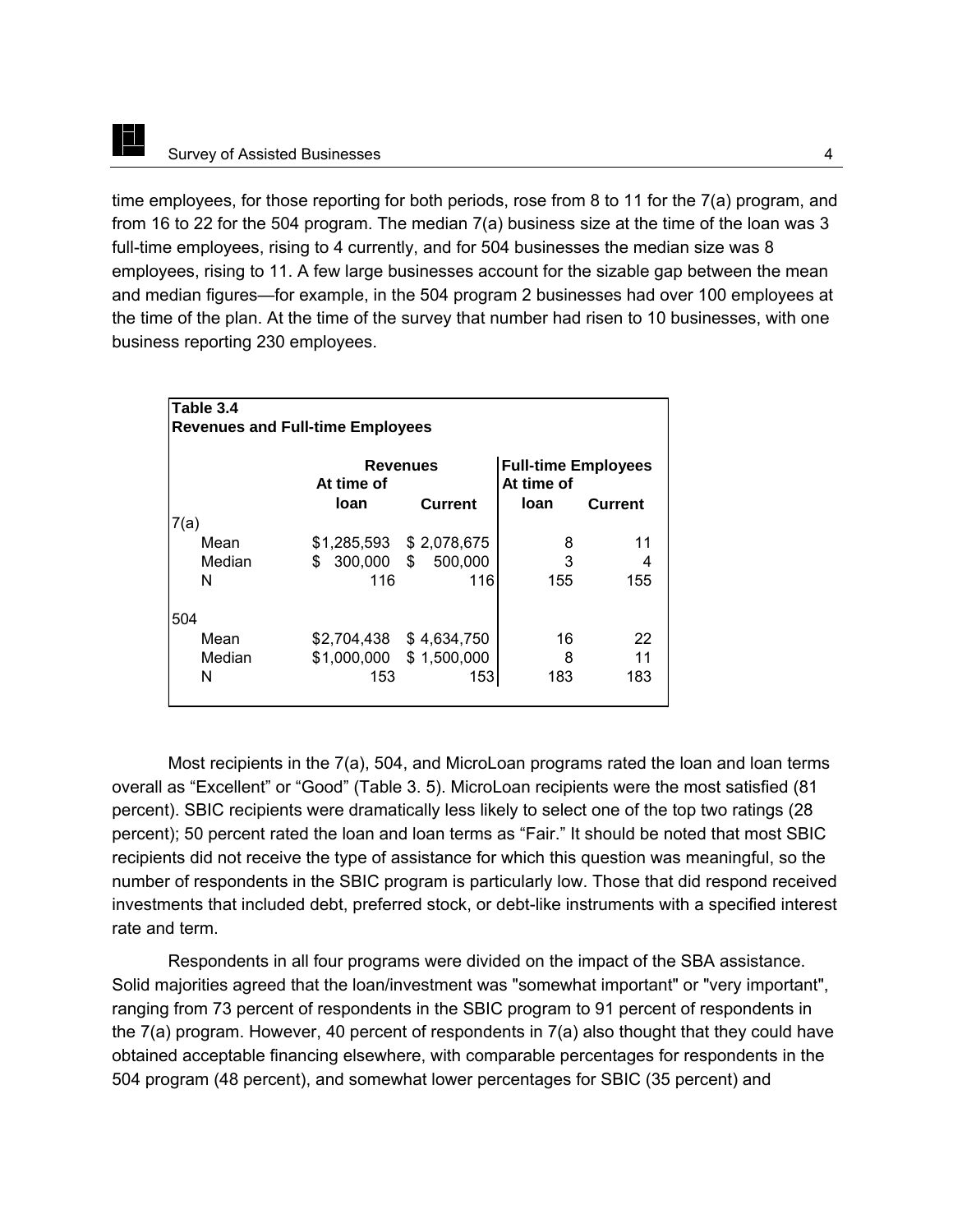<u>ist</u>

MicroLoan (32 percent) respondents—although SBIC respondents were very likely to either respond "don't know" or give no response at all (36 percent).

# **Table 3.5 Overall Satisfaction with the Loan and Loan Terms N Excellent Good Fair Poor Don't Know Section 7(a)** 179 18% 50% 20% 6% 7% **504** 195 21% 45% 23% 8% 4% **SBIC** 32 6% 22% 50% 9% 13% **MicroLoan** 111 41% 41% 11% 5% 3%

| Table 3.6                              |      |     |             |                  |
|----------------------------------------|------|-----|-------------|------------------|
| <b>Importance of SBA Assistance</b>    |      |     |             |                  |
|                                        |      |     |             |                  |
|                                        | 7(a) | 504 | <b>SBIC</b> | <b>MicroLoan</b> |
| How important was the loan to          |      |     |             |                  |
| business success?                      |      |     |             |                  |
| Very important                         | 62%  | 53% | 47%         | 73%              |
| Somewhat important                     | 28%  | 34% | 27%         | 19%              |
| Somewhat unimportant                   | 2%   | 4%  | 6%          | 3%               |
| Very unimportant                       | 3%   | 4%  | 4%          | $0\%$            |
| DK/NR                                  | 4%   | 6%  | 16%         | 4%               |
| Do you agree that you would have       |      |     |             |                  |
| been able to find acceptable financing |      |     |             |                  |
| elsewhere?                             |      |     |             |                  |
| Strongly agree                         | 3%   | 10% | 5%          | 5%               |
| Agree                                  | 37%  | 38% | 30%         | 26%              |
| <b>Disagree</b>                        | 32%  | 31% | 21%         | 36%              |
| Strongly disagree                      | 14%  | 11% | 9%          | 22%              |
| DK/NR                                  | 14%  | 10% | 36%         | 11%              |
| What do you think would have           |      |     |             |                  |
| happened if your business had not      |      |     |             |                  |
| received the SBA-backed assistance?    |      |     |             |                  |
| Financing with same terms              | 16%  | 8%  | 13%         | 8%               |
| Financing with diff. terms             | 38%  | 52% | 37%         | 24%              |
| Changed plans for business             | 28%  | 26% | <b>20%</b>  | 37%              |
| <b>DK/NR</b>                           | 18%  | 15% | 30%         | 31%              |
|                                        |      |     |             |                  |

Source: Urban Institute survey of SBA assisted businesses, 2006-2007.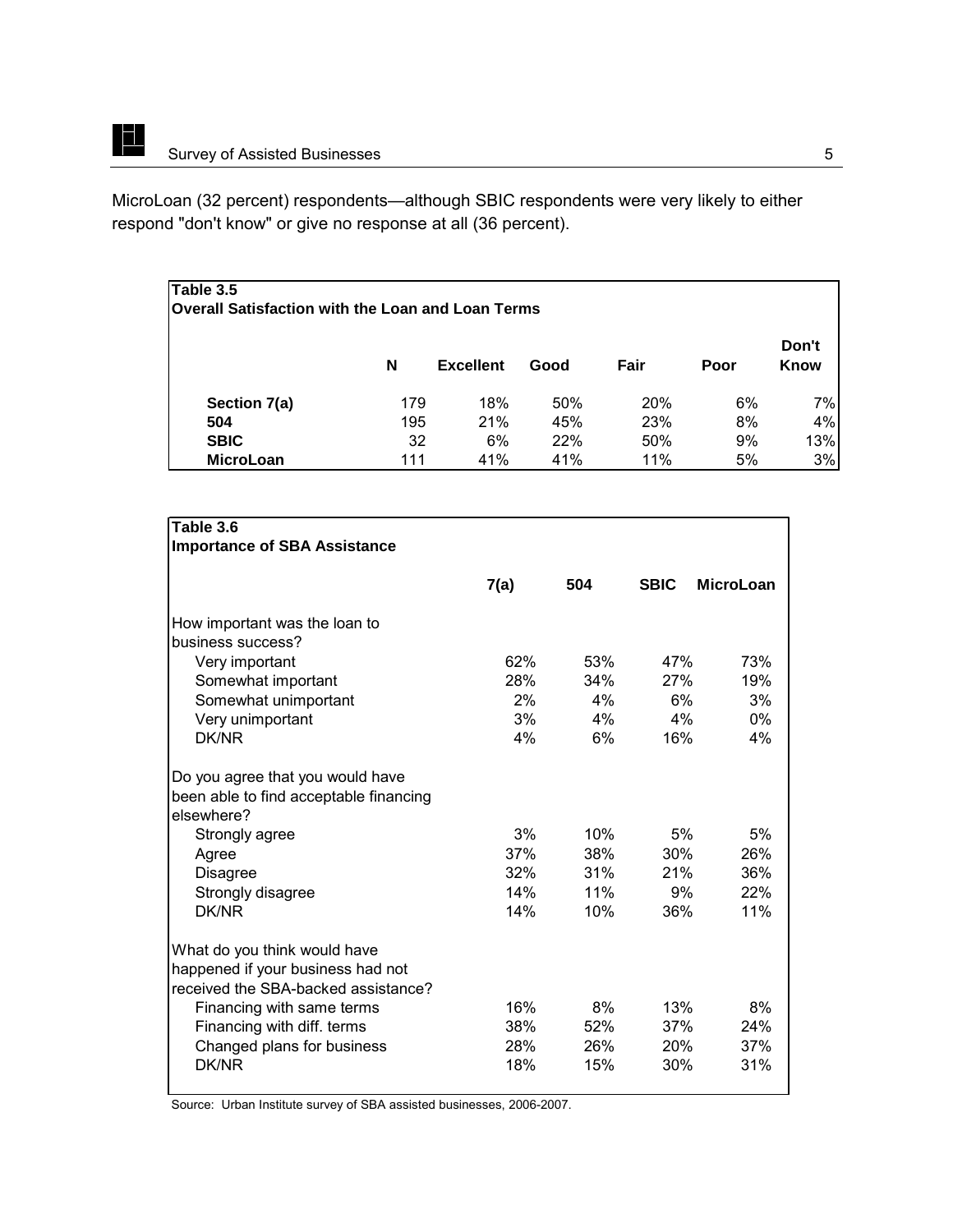<u>id</u>

SBIC, 7(a), and 504 respondents tended to believe that without the SBA-guaranteed loan/investment, they would not have had to change plans for the business, although few in any program felt that they could have found financing on the same terms. Fewer in the MicroLoan program felt that they had financing options, on either the same terms or different terms (32 percent).

Most respondents in the 7(a), 504, and SBIC programs were using some other source of financing at the time of the loan in addition to the SBA-guaranteed assistance (Table 3.7). Respondents in the 504 and SBIC programs were most likely to receive that funding at least in part from a bank loan (75 and 49 percent, respectively), while a quarter of the respondents in the 7(a) program reported using a bank loan, and a quarter used personal borrowing. Less than half of MicroLoan recipients reported other financing sources; personal borrowing was the most common source (23 percent). SBIC recipients were most apt to cite owner equity investment (38 percent). Most SBIC recipients who specified "other" financing received reported equity investment (5 respondents) or private investors or venture capital (4). The majority of "other" responses for the other programs were personal savings or credit cards.

| Table 3.7                                                                                                |       |            |             |                  |  |  |  |  |
|----------------------------------------------------------------------------------------------------------|-------|------------|-------------|------------------|--|--|--|--|
| What other sources of financing were you using at the time you<br>received this loan/investment funding? |       |            |             |                  |  |  |  |  |
|                                                                                                          | 7(a)  | 504        | <b>SBIC</b> | <b>MicroLoan</b> |  |  |  |  |
| Federal Ioan                                                                                             | 3%    | $1\%$      | $1\%$       | $1\%$            |  |  |  |  |
| State/local govt loan                                                                                    | $3\%$ | $2\%$      | $3\%$       | 2%               |  |  |  |  |
| Bank loan<br>Equity investment                                                                           | 25%   | 75%        | 49%         | 13%              |  |  |  |  |
| by owner                                                                                                 | 16%   | <b>22%</b> | 38%         | 10%              |  |  |  |  |
| Personal borrowing                                                                                       | 24%   | 18%        | 11%         | 23%              |  |  |  |  |
| Other                                                                                                    | 7%    | $2\%$      | 13%         | 12%              |  |  |  |  |
| Any of above                                                                                             | 57%   | 83%        | 10%         | 48%              |  |  |  |  |
| No other source                                                                                          | 36%   | 11%        | 69%         | 43%              |  |  |  |  |

Most respondents in any program did not report participating in other SBA loan programs. MicroLoan had the highest percentage, at 23 percent, 7(a) and 504 had fewer (18 and 16 percent, respectively), and SBIC had the least (7 percent). The other loan for MicroLoan recipients was apt to be another MicroLoan (6 percent), Score (5 percent), Small Business Development Center (6 percent), or some other unspecified program (6 percent). Other loans for 504 recipients were apt to be in the 504 program (7 percent) or the 7(a) program (4 percent).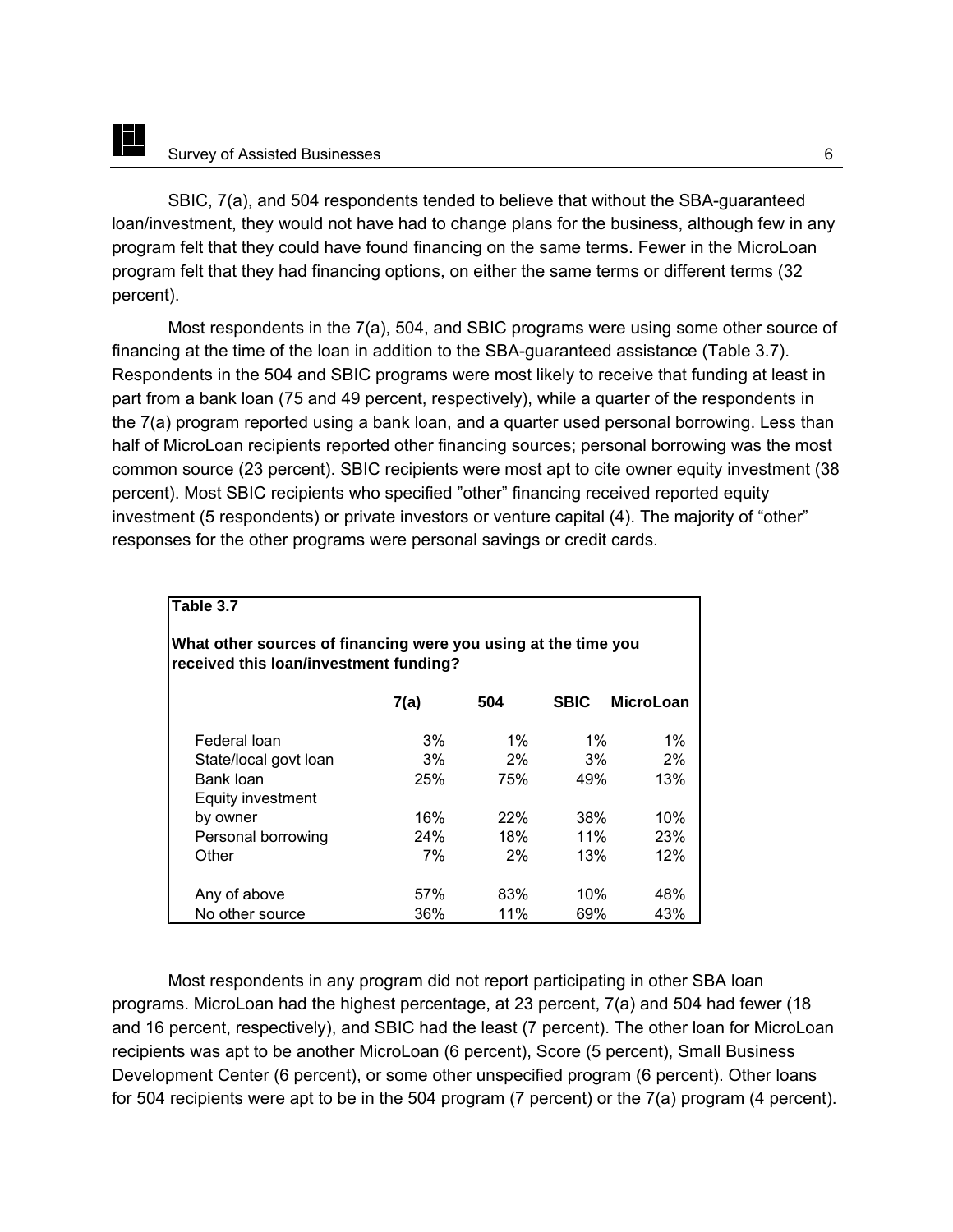Other programs 7(a) recipients were most likely to have participated in were the Small Business Development Center (5 percent) or Score (4 percent).

# **SBIC Outcomes**

Several questions were asked only of SBIC respondents, who were apt to have assistance that was not constructed as a loan similar to the other programs. Many respondents appeared to be uncertain of the details of the assistance. Whether this is due to lack of familiarity with the program itself, of which they may have been unaware at the time of the assistance, or some other cause, is not clear. Of respondents in the SBIC program, 32 percent reported that the assistance included preferred stock or a debt-like instrument that had a specified interest rate and term—however, 50 percent did not know. When asked if the assistance included any warrants or other features that provided an opportunity for the SBIC to take an equity stake in the applicants' company, 30 percent responded that it did, but 43 percent did not know. The assistance was part of larger financing, according to 32 percent of respondents, and was the sole financing according to 17 percent, but 51 percent did not know.

# **By Loan Size**

We created four loan-size categories, each, for the 504 and 7(a) programs (Table 3.8). For most of the key loan satisfaction and loan impact questions, there were only minor differences among the categories. Only for satisfaction with overall terms and conditions in the 7(a) program was there a significant difference: the group of respondents receiving loans of greater than \$250,000 was less likely to select a rating of 'Excellent' or 'Good' (59 percent) than other respondents (72 percent).

In the 7(a) program, recipients of all loan sizes believed they had an 'Excellent' or 'Good' chance of finding acceptable financing elsewhere in the same proportions—about 40 percent. They were also equally likely to consider the loan as important to business success (90 percent). Recipients of loans in the \$50,000-\$100,000 range were more likely to be interested in a future SBA-guaranteed loan than other 7(a) program recipients (90 vs. 80 percent), but the difference was not statistically significant.

Respondents in the 504 program tended to have similar belief in their ability to have found acceptable financing elsewhere, although those with the smallest loans and the largest loans were slightly more confident (53 and 56 percent, respectively), than those in the two middle categories (both in the 43 to 44 percent range). Respondents in the two middle categories were correspondingly more like likely to be interested in future SBA-guaranteed loans (71 and 74 percent) compared to the other two groups—63 percent of those with loans of under \$100,000, and 47 percent of those with loans of more than \$500,000. Once again, these differences were not statistically significant.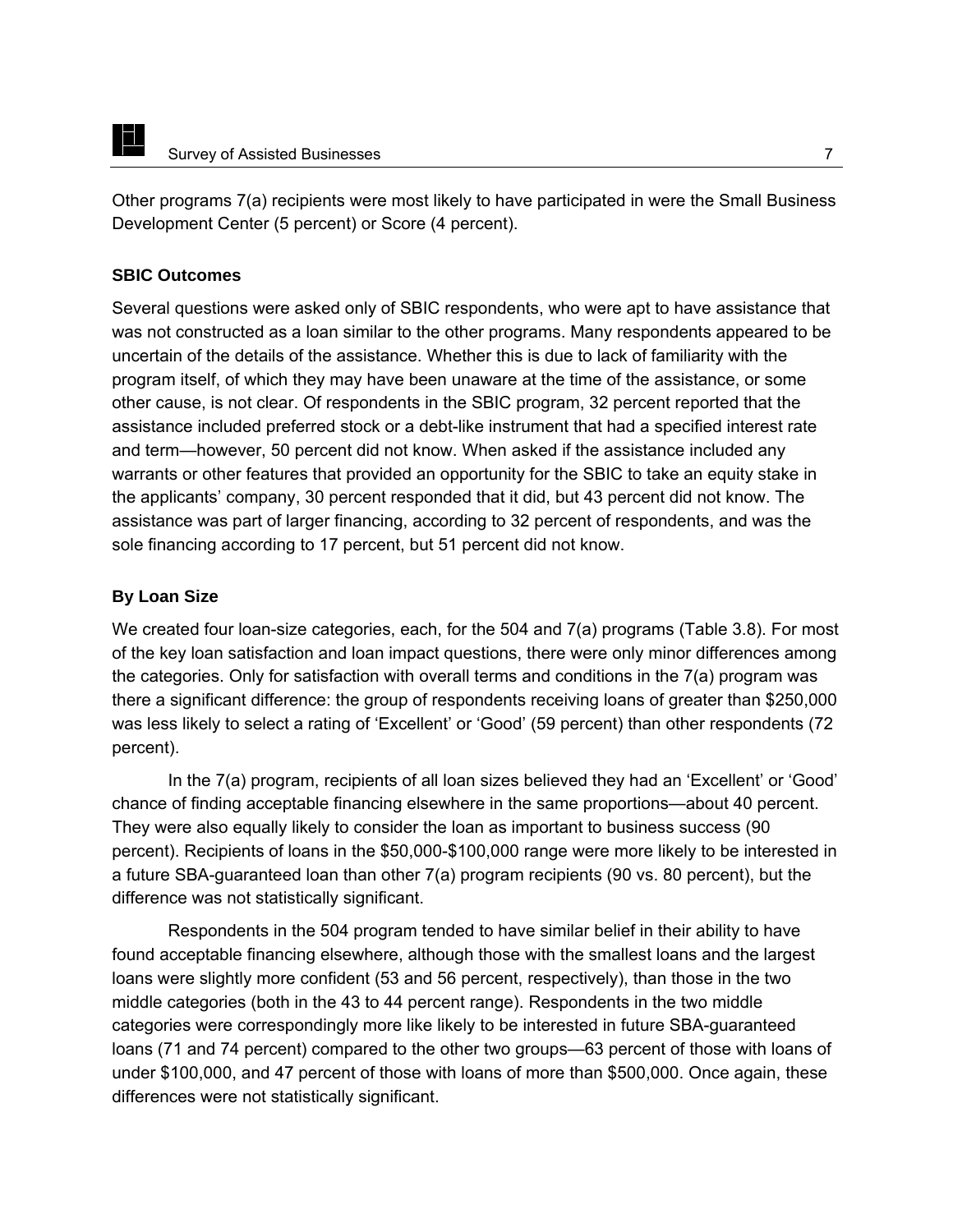| Table 3.8        |                 |    |                 |    |
|------------------|-----------------|----|-----------------|----|
| <b>Loan Size</b> |                 |    |                 |    |
|                  | <u>7(a)</u>     |    | 504             |    |
|                  | <b>Size</b>     | N  | <b>Size</b>     | N  |
|                  | $<$ \$50 $k$    | 27 | $<$ \$100 $k$   | 19 |
|                  | \$50k - \$100k  | 52 | \$100k - \$250k | 76 |
|                  | \$100k - \$250k | 55 | \$250k - \$500k | 66 |
|                  | $$250k +$       | 54 | $$250k +$       | 48 |

#### **By Start-up**

<u>id</u>

There were no appreciable differences between start-ups and other businesses for the major satisfaction or loan impact questions for respondents in the 7(a) program. Respondents in the 504 program were more likely to believe that they could have found acceptable financing elsewhere if they were start-ups at the time of the loan (62 versus 42 percent for other businesses), but were also more likely to report that the SBA-guaranteed loan was "very important" or "somewhat important" to business success (92 percent for start-ups versus 82 percent for others). However, these differences were not statistically significant.

#### **By Ownership Characteristics**

Each respondent was asked if the company was majority-owned (greater than 50 percent) by women, majority-owned by minorities, and/or majority-owned by Hispanics/Latinos (Table 3.9). Since our goal in drawing a stratified sample was for each program to gain a set of completed surveys for which minority-ownership was representative of the universe of assisted businesses, we compared the responses to the ownership questions in the survey to SBA administrative data for firms in the sample universe (those receiving loans in 2000 or 2001). The results indicate that for the Section 7(a) and 504 programs, survey respondents were somewhat more likely to represent minority-owned firms than the general population, less likely to represent woman-owned firms, and were of about the same percentage Hispanic-owned as the general population. The difference was greatest for woman-owned businesses, but sufficient numbers were surveyed to consider the difference tolerable. For MicroLoan, the differences were greater, and all three types are found in lower percentages in the sample than in the general population. The SBIC sample is most different in the two available characteristics; it was also the sample with the highest percentage of bad contact information.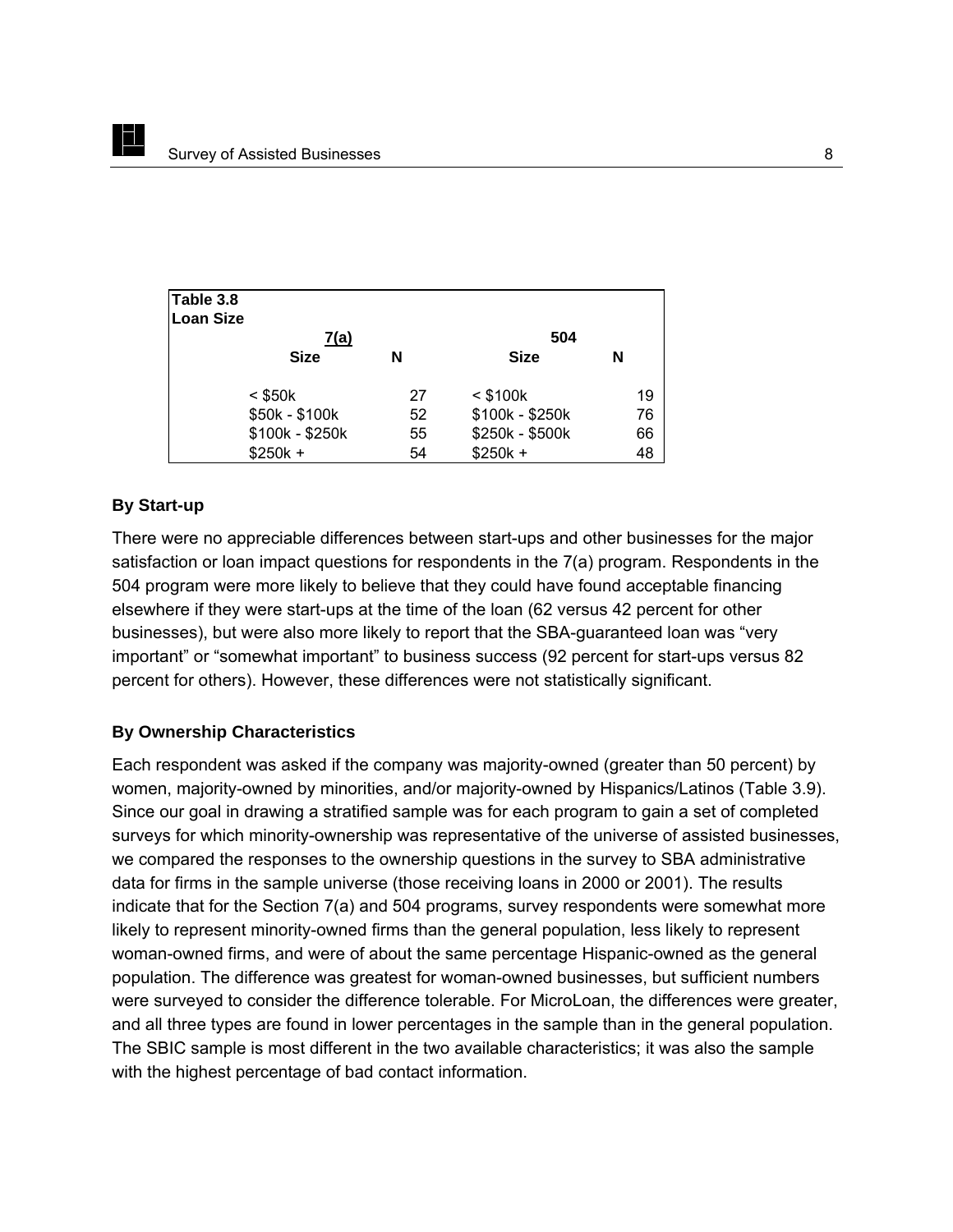EL

| Table 3.9                      |       |                 |                           |                    |
|--------------------------------|-------|-----------------|---------------------------|--------------------|
|                                | N     | Woman-<br>owned | <b>Minority-</b><br>owned | Hispanic-<br>owned |
| <b>Survey Respondents</b>      |       |                 |                           |                    |
| Section 7(a)                   | 188   | 29%             | 19%                       | 6%                 |
| 504                            | 209   | 21%             | 16%                       | 5%                 |
| <b>SBIC</b>                    | 108   | $1\%$           | 11%                       | $0\%$              |
| MicroLoan                      | 124   | 34%             | 31%                       | 8%                 |
| <b>SBA Administrative Data</b> |       |                 |                           |                    |
| Section 7(a)                   | 72984 | 40%             | 13%                       | 7%                 |
| 504                            | 7778  | 33%             | 8%                        | 6%                 |
| <b>SBIC</b>                    | 1967  | 8%              | 24%                       |                    |
| MicroLoan                      | 4308  | 47%             | 47%                       | 16%                |

For Section 7(a) and 504, the two programs with sufficient responses to compare minority-owned to non-minority-owned businesses, there were no significant differences in responses for the key satisfaction and impact questions, nor were there significant differences comparing women-owned businesses to all other businesses. There were insufficient responses from Hispanic-owned businesses for meaningful comparison.

#### **Comparison to Previous Surveys**

Results for the satisfaction questions for the 7(a) and 504 programs were compared to previous surveys conducted in 1997 by Warden Associates, Inc. and Price Waterhouse, LLP (Table 3.10), which targeted businesses receiving loans in 1990. For most categories, the results are similar, although the percentage responding "Excellent" or "Good" is uniformly lower in the current surveys. The greatest difference is in satisfaction with the interest rate received, in both programs, for which satisfaction is considerably lower.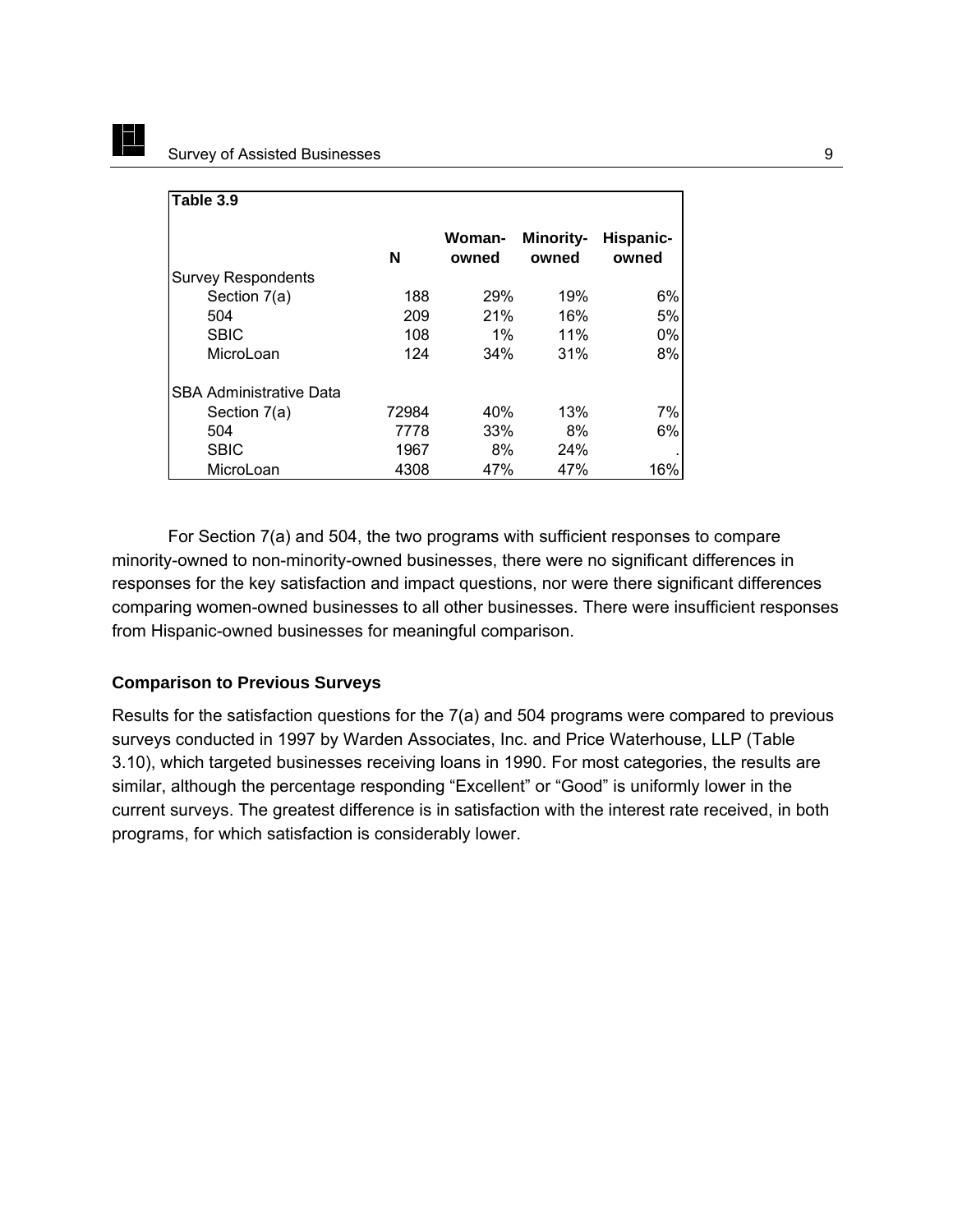| <b>Table 3.10</b>                                                                                                                  |               |                    |               |                    |  |  |  |  |
|------------------------------------------------------------------------------------------------------------------------------------|---------------|--------------------|---------------|--------------------|--|--|--|--|
| <b>Loan Satisfaction vs Previous Surveys</b><br>Percent rating service 'Excellent' or 'Good'                                       |               |                    |               |                    |  |  |  |  |
| 504<br><u>7(a)</u>                                                                                                                 |               |                    |               |                    |  |  |  |  |
|                                                                                                                                    | 1990<br>Loans | 2000-2001<br>Loans | 1990<br>Loans | 2000-2001<br>Loans |  |  |  |  |
| Overall Satisfaction                                                                                                               | 74%           | 66%                | 75%           | 68%                |  |  |  |  |
| Speed of Processing<br>Interest Rates                                                                                              | 63%<br>69%    | 63%<br>59%         | 64%<br>71%    | 62%<br>51%         |  |  |  |  |
| <b>Collateral Requirements</b>                                                                                                     | 62%           | 58%                | 57%           | 45%                |  |  |  |  |
| Pay back period                                                                                                                    | $80\%$        | 80%                | $80\%$        | 76%                |  |  |  |  |
| Loan Administration                                                                                                                | 76%           | 76%                | 81%           | 67%                |  |  |  |  |
| Source: 1990 data from "Evaluation of the SBA Loan Programs", Warden Associates, Inc.<br>and Price Waterhouse, LLP, February 1998. |               |                    |               |                    |  |  |  |  |

#### **TECHNICAL**

IEL

#### **Survey Design**

The initial survey design was based upon the goals of both measuring customer satisfaction and collecting additional performance data on surveyed firms. Additional questions were drawn from earlier surveys of assisted businesses and from suggestions and feedback provided by SBA. In order to keep the burden low for respondents, and to improve the potential response rate, the survey was designed to be completed in less than ten minutes. OMB approval for the survey was received in July, 2006.

#### **Sample Design and Construction**

The initial sample of 2,985 records was drawn as a subset of the larger sample of records sent to Dun & Bradstreet for record matching. Records were selected using a stratified sampling plan, ensuring that the sample matched the proportions of firms by year of loan (2000 or 2001) and minority ownership status in the general population of assisted businesses. Rounding in the various groups led to a total sample slightly short of the 750 per program. An additional 2,838 records were drawn as a reserve sample, using the same sampling strategy—although too few records remained in the SBIC file to draw a complete reserve, so it consisted of only 577 records instead of the target 750.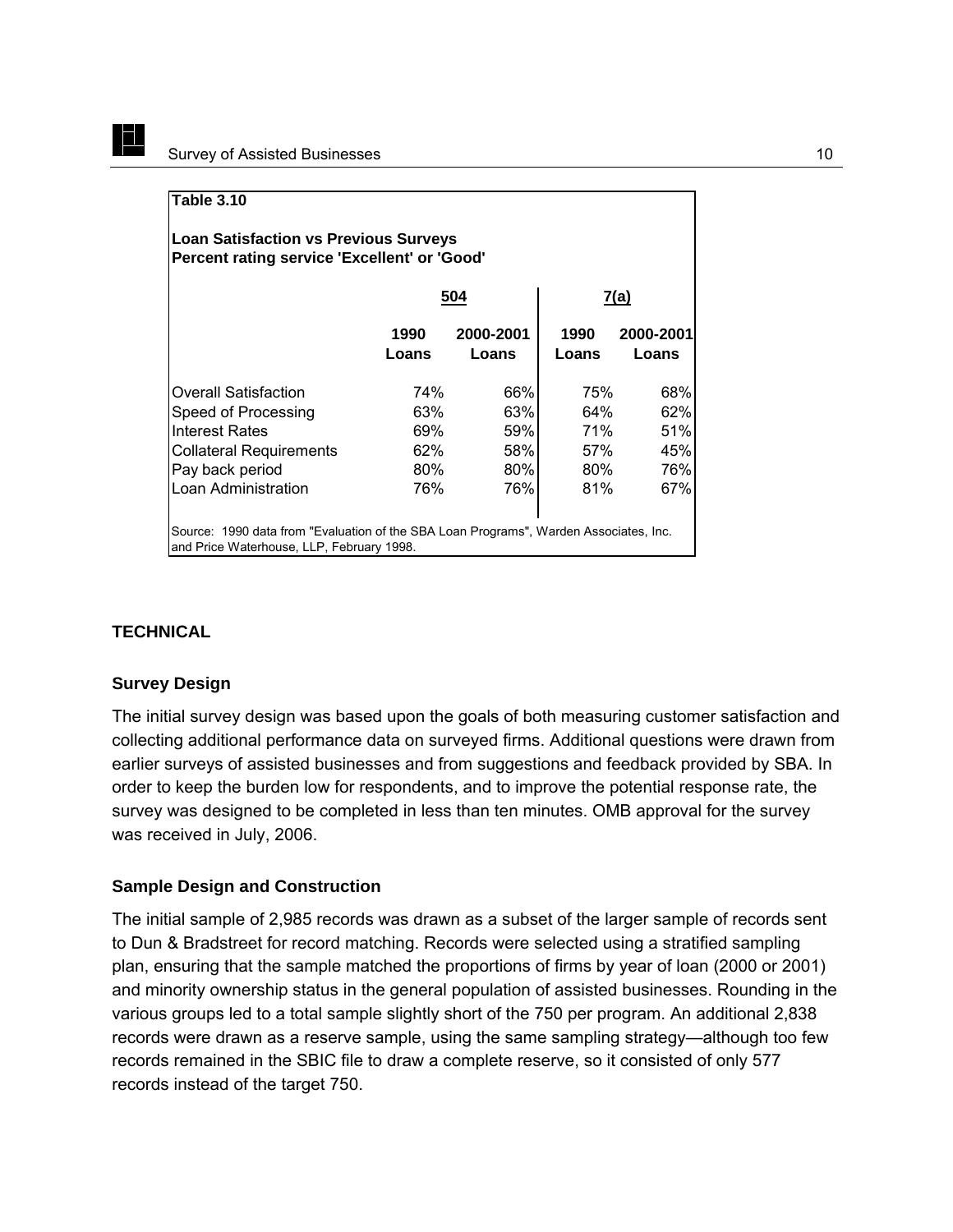From the beginning the survey was intended to be administered only to surviving firms. Due to the difficulty of tracking down owners of businesses that had failed or otherwise ceased operations, the decision was made to use what is termed a sample of convenience—we drew our sample from the full list of assisted businesses, but no effort was made to determine which businesses had survived and which had not. We did, however, make several efforts to update the contact information in the SBA files.

Firms that were selected for the sample or reserve sample were sent to a private vendor, AccuData, to check for updated addresses. AccuData compared the list to both the National Change of Address Registry compiled by the U.S. Postal Service, and to an independently obtained Dun & Bradstreet database of businesses. This procedure resulted in "hits" on 53 percent of the firms; firms that were not matched were not withdrawn from the sample.<sup>1</sup>

In addition, our surveying subcontractor conducted Internet searches on businesses for which the existing contact information had been insufficient, and was able to obtain updated contact information in some cases (as described below).

## **Implementation**

E

 $\overline{a}$ 

Initial contact to potential respondents in the sample was made by letter from the subcontractor, Silber & Associates, identifying the survey as being conducted by the Urban Institute on behalf of the SBA. Recipients were invited to complete the survey by logging onto a Website programmed with the survey, using a special username provided in the letter. Of these initial letters, 35 percent were returned to sender.

Approximately two weeks after the first mailing, a reminder postcard was sent. A second postcard reminder was mailed shortly after. Because Silber & Associates was concerned about the response rate in the early weeks, they suggested adding a certified letter mailing to the contact strategy, an effort that was not in the original plan. SBA agreed, and also agreed to name an SBA representative who could be contacted by potential respondents to verify that the survey was sanctioned by the SBA. However, a suggestion to offer incentives to respondents was rejected, because it would require obtaining OMB approval for the change, which would not be possible to obtain within the schedule for fieldwork.

Silber & Associates began their own effort to improve the contact information in the early weeks, as it became clear that out-of-date data would have a major impact on the overall response rate.

<sup>&</sup>lt;sup>1</sup> Matched records from Dun & Bradstreet data, arranged through SBA for the performance analysis, did not reach UI before field work for the survey began, and so were not tapped for potential address updates.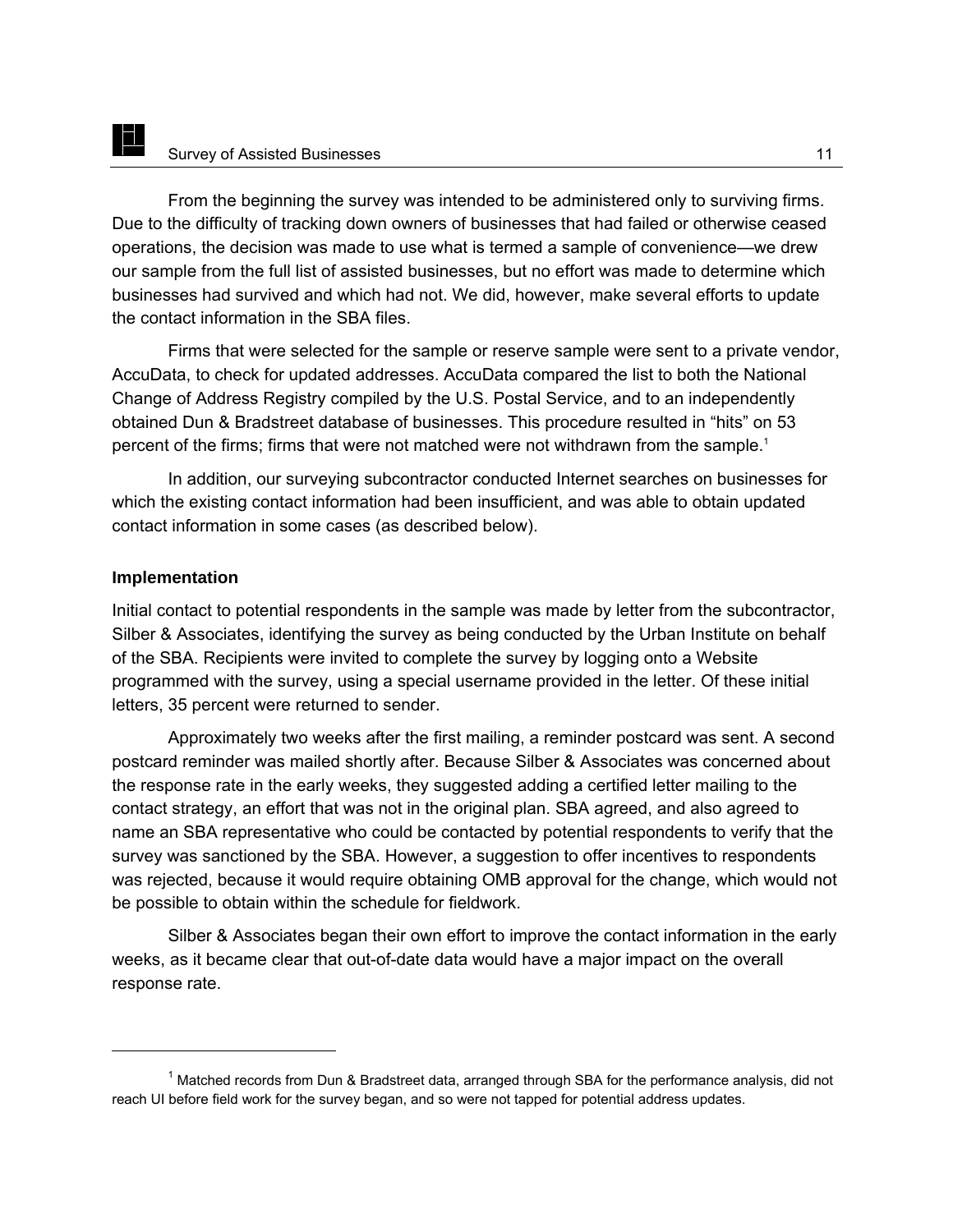Telephone follow-up began in the third week of field work. Those successfully contacted were given the option of completing the survey online, or by telephone.

From the original sample, Silber & Associates achieved 491 completed surveys.

Using information from Silber & Associates on their experiences with the list, UI eliminated 40 duplicate records from the reserve sample. After six weeks of surveying, UI released the reserve sample, of 2,798 records, for Silber & Associates to draw upon. Drawing upon part of the reserve, Silber & Associates completed an additional 138 surveys.

#### **Major Issues**

E

The primary impediment to effective surveying was the state of the administrative data. Across the four programs, 63 percent of the records were found to have bad or dead- end information, even after multiple efforts to update the records. Because the sample was drawn six to seven years after the loan was made, outdated information was expected. However, we also expected a higher success rate for matching business names against an up-to-date business directory, such as found in AccuData's service.

SBIC and MicroLoan had the worst rates for unusable contact information, both at around 80 percent. Both had high rates of duplicate contact information, partially a result of the inherent difficulty in translating loan-level information to a firm-level database, and also due to other factors, such as bad address-matching caused by similar firm names or locations. A particular problem for the SBIC firms was taxicab medallions, which were far harder to contact, harder to verify contact information, more likely to have a single contact for multiple loans to multiple firms, and more difficult to reach the owner. While taxicab medallions represent a substantial percentage of the SBIC portfolio, very few of these owners were successfully surveyed. It was possible, although time-consuming, to track down new contact information for MicroLoan loans for which the name of the owner was available, but efforts were less successful where only a business name was available.

| Table 4.1<br><b>Survey Outcomes for Original Sample</b> |      |                   |     |             |                  |       |  |  |
|---------------------------------------------------------|------|-------------------|-----|-------------|------------------|-------|--|--|
|                                                         | N    | <b>Section 7a</b> | 504 | <b>SBIC</b> | <b>MicroLoan</b> | Total |  |  |
| Completed                                               | 504  | 27%               | 19% | 11%         | 11%              | 17%   |  |  |
| Refused                                                 | 126  | 6%                | 6%  | 3%          | 2%               | 4%    |  |  |
| <b>Bad information</b>                                  | 1877 | 35%               | 56% | 82%         | 78%              | 63%   |  |  |
| Attempted, no survey                                    | 478  | 32%               | 19% | 5%          | 8%               | 16%   |  |  |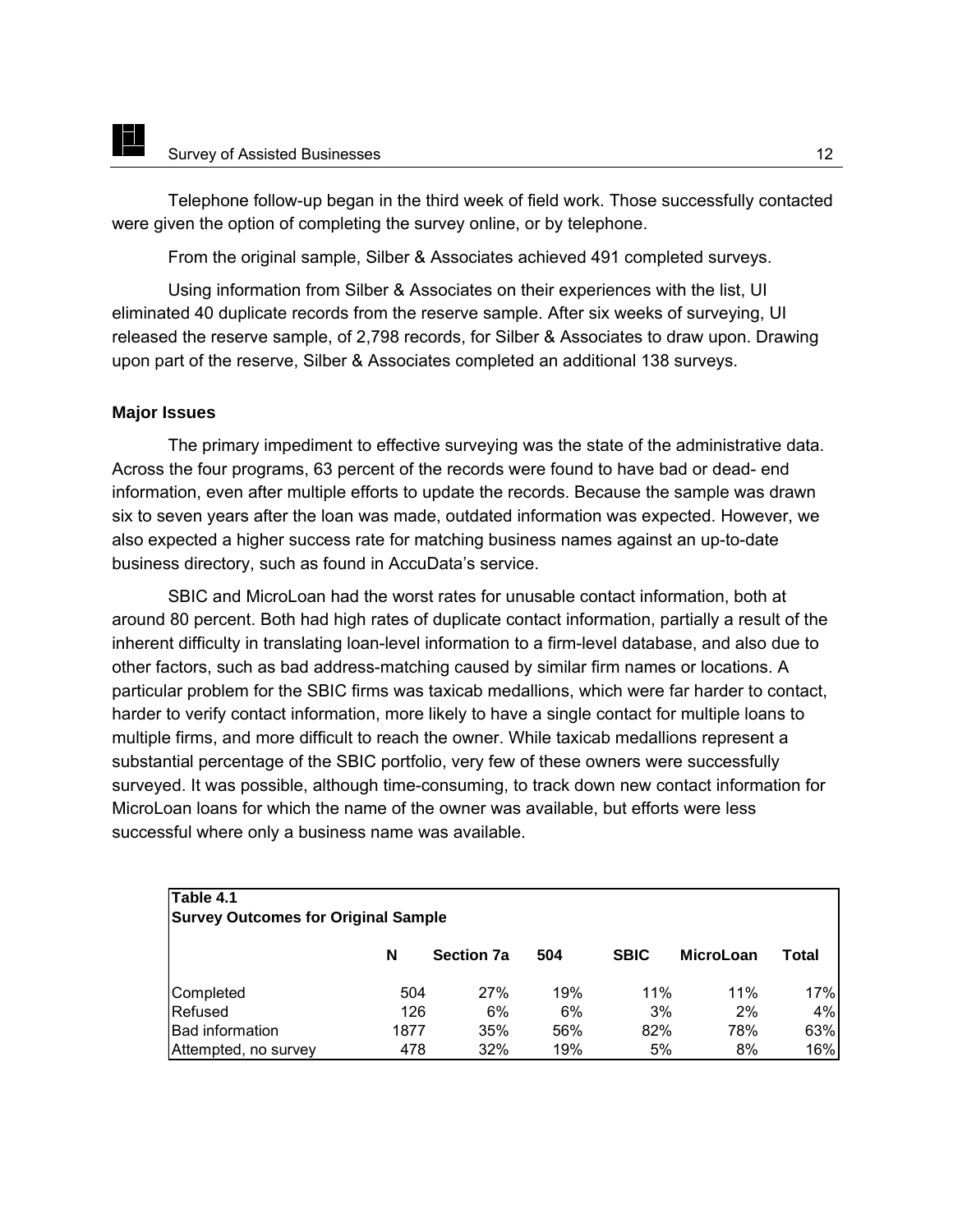E

Another issue with the sample, which was anticipated in the research design, is that "as a rule" only businesses still in operation were contacted. However, in the case of firms for which the owner's name was available, we were sometimes able to contact the former owner of businesses no longer in operation. In those cases, we attempted to complete an interview. Unfortunately, we have no method for determining how representative these interviews are of the sample―based on the difficulty in finding contact information for failed or sold businesses, we have to assume these businesses are underrepresented in our sample.

There are a few potential solutions for the contact information problem if the survey is to be administered in the future. Since the lending intermediary presumably keeps track of the loan recipient during loan repayment, SBA can ask for better, regular updates from the lender, with a greater emphasis on high-quality contact information. This would improve contact information during the repayment period, but after that point contact information quality could be expected to continue degrading as normal. To track recipients after loans have been paid off, SBA could attempt to maintain current information for a subset of the recipients, through requesting voluntary updates or periodic mailings to confirm contact information, supplemented by use of an address-matching service. It should be noted that loan recipients were often cooperative, when the surveying firm had accurate information from which to work.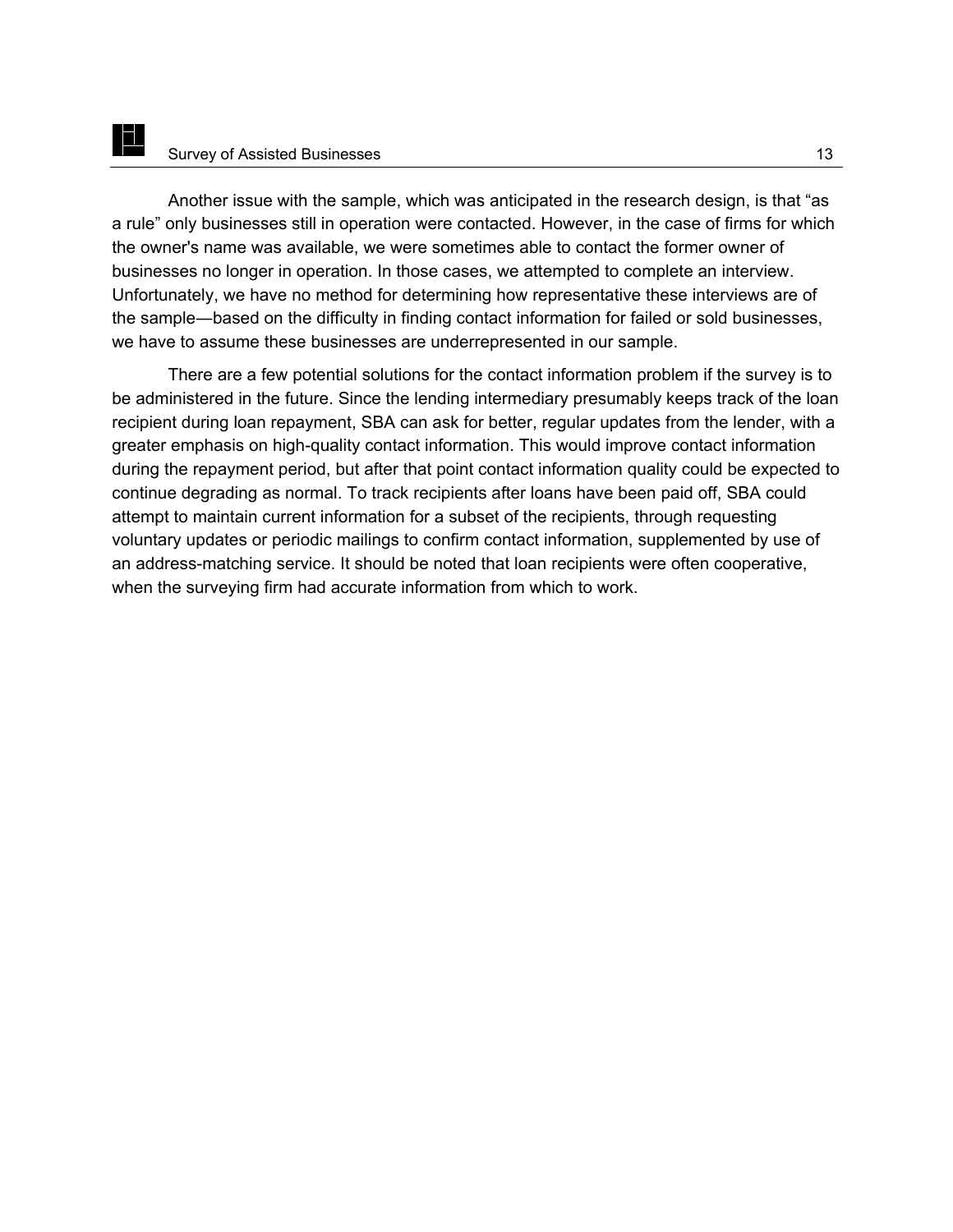

# **APPENDIX**

# **SURVEY INSTRUMENT**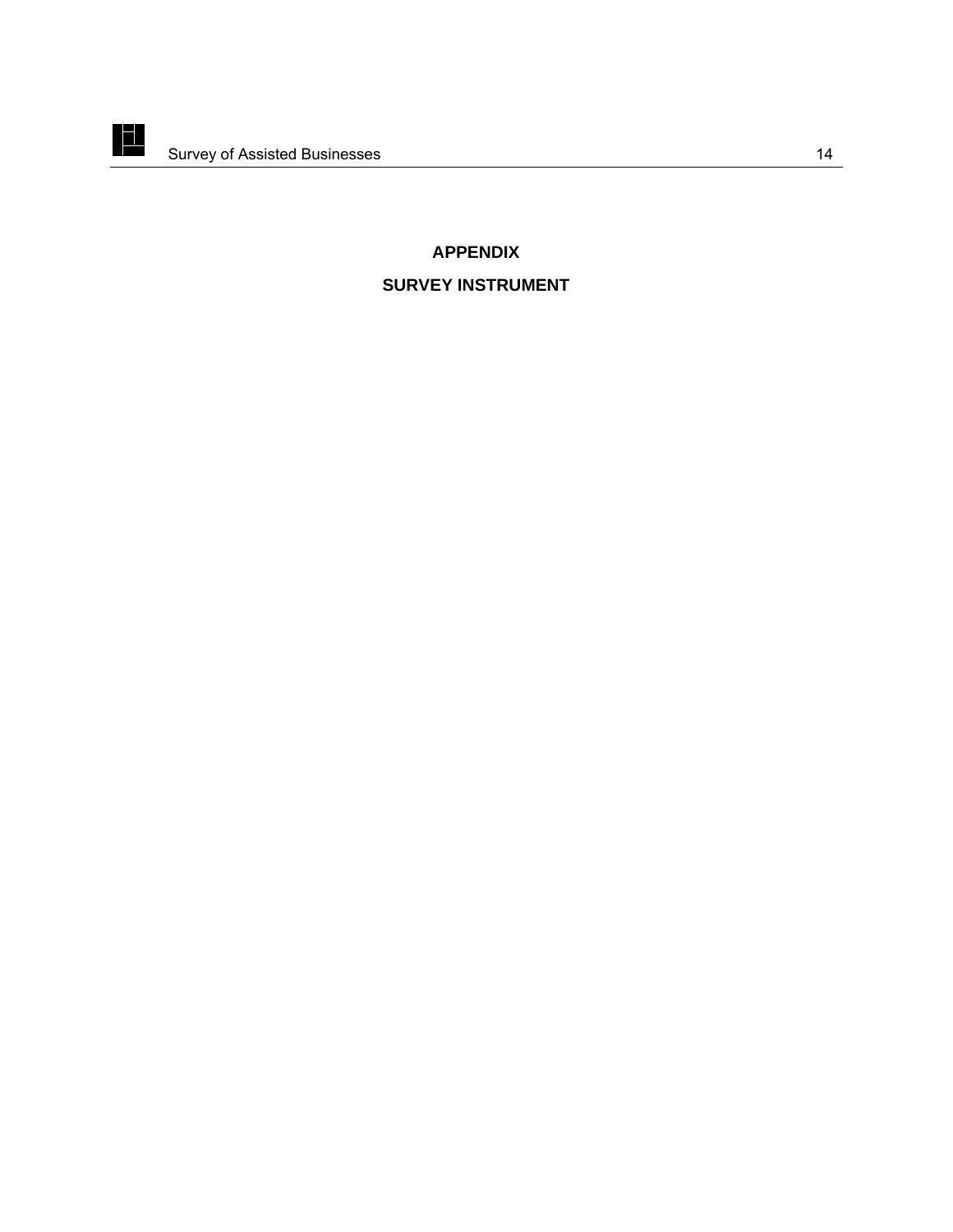# WEBSITE PAGE 1

# Welcome to the Small Business Administration Survey of Assisted Businesses

Thank you for participating in the \_\_\_\_\_\_\_\_\_\_\_\_\_\_\_\_\_\_\_\_\_\_. You are making a valuable contribution to \_\_\_\_\_\_\_\_\_\_\_\_\_\_\_\_\_\_\_\_\_\_.

The survey will take approximately \_\_\_\_\_\_\_ minutes to complete. If you are unable to complete the survey in one session, please click on 'Finish Later' at the bottom of the page you are completing. To return to the survey, you must click on the link in the e-mail from Silber & Associates (the way you got here today). You will be taken back to the last page you completed. Once you have completed your survey, you must click 'Submit Survey' to submit it.

To move around in the site, please use the 'Back' and 'Next' buttons at the bottom.

If you encounter technical problems or have questions, contact the survey consultant, Silber & Associates, toll-free at 1-888-silber-1 (1-888-745-2371).

Begin Survey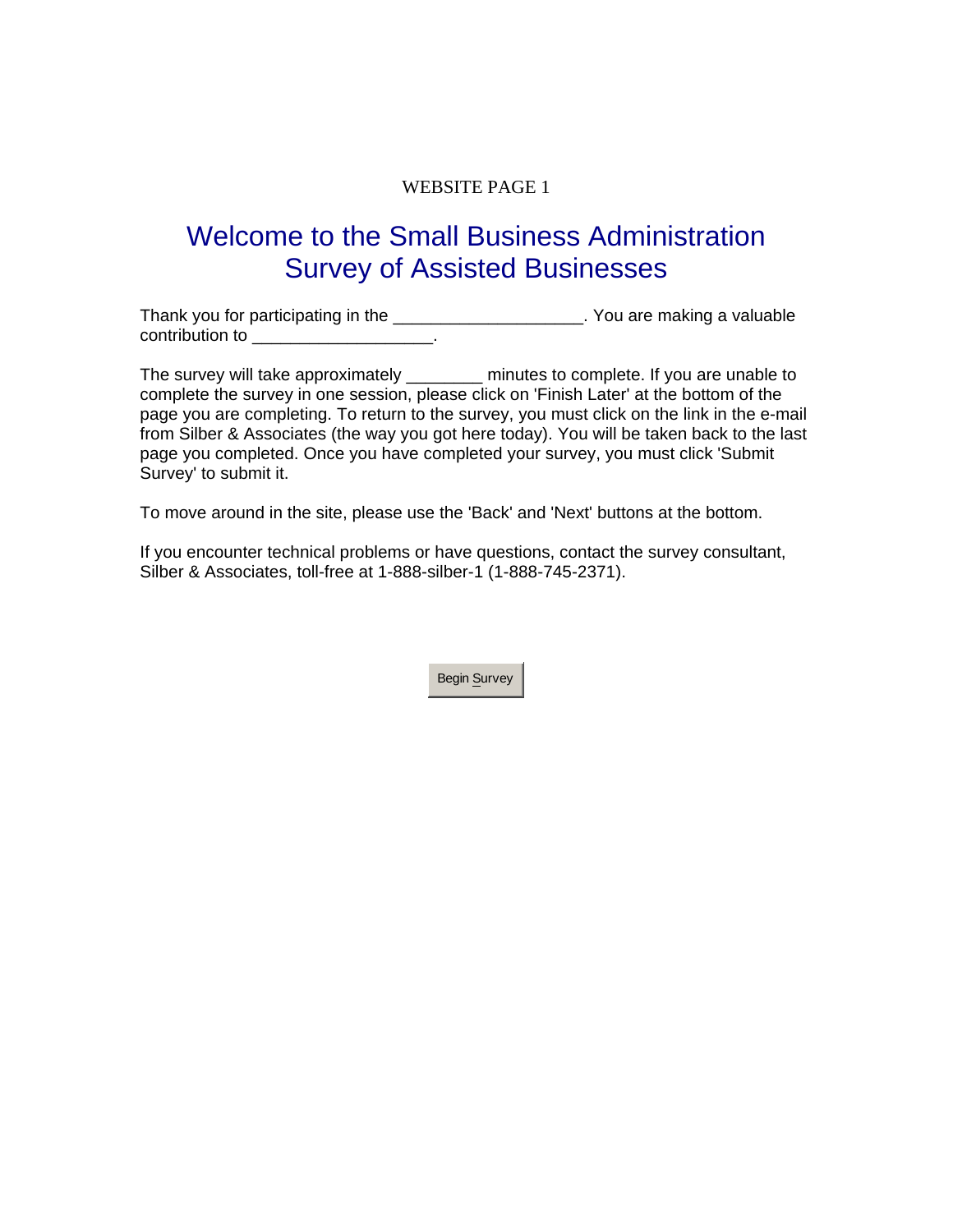#### WEBSITE PAGE 2

# FOR 7(A), 504, OR MICROLOAN RECIPIENTS:

Our records indicate that you received a [import type of loan info from database] from [import lender from database] in [import year of assistance from database].

Are you aware that the loan you received was guaranteed by the SBA? Yes No

#### --OR--

#### FOR SBIC DEBENTURE RECIPIENTS:

Our records indicate that you received SBIC assistance from the SBIC in [import year of assistance from database].

Are you aware that the SBIC that provided funding to you is licensed and funded by the SBA?

Yes No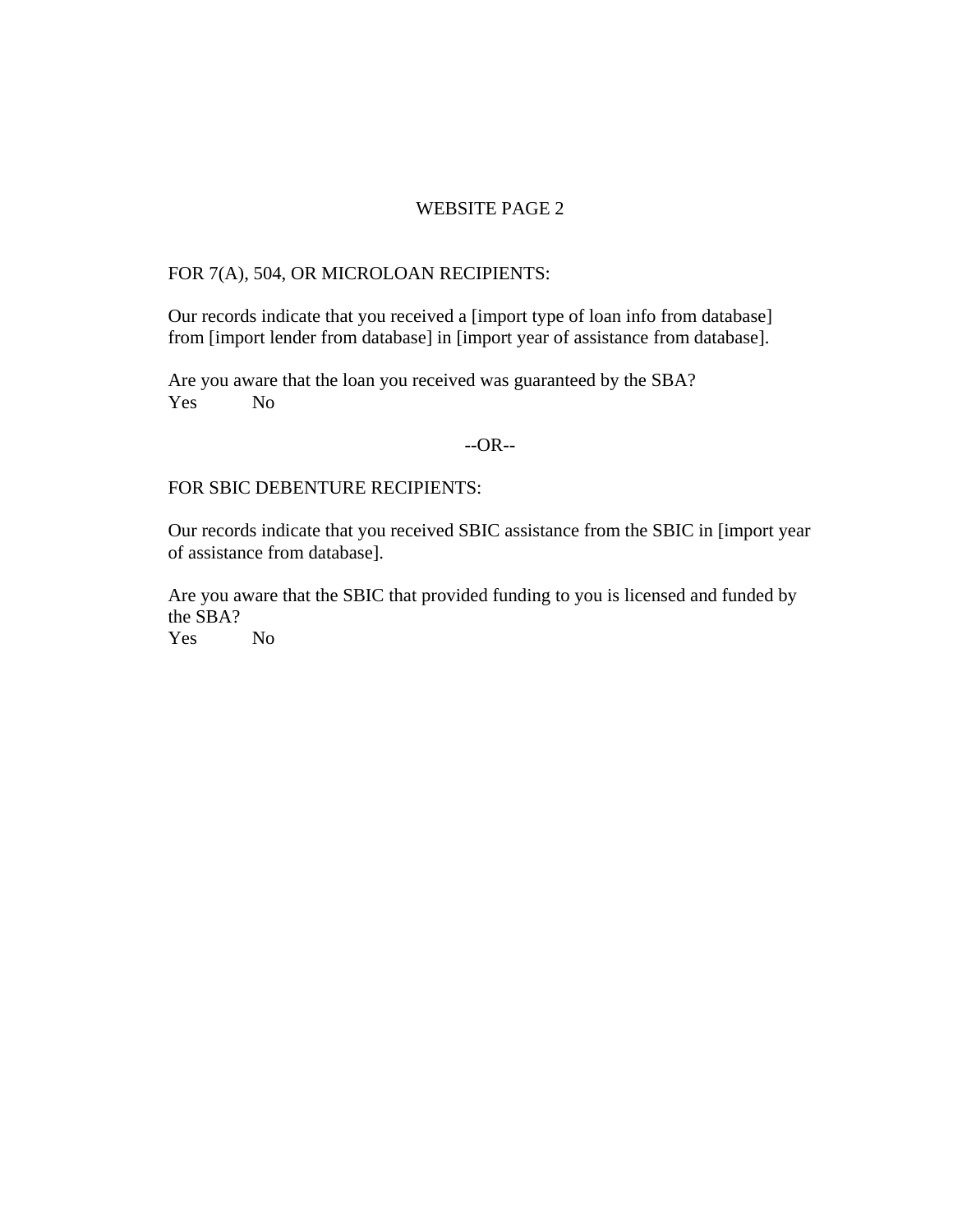#### *Heading (Current Status questions)*

When did the business begin operations in its current form?

\_\_\_\_\_\_\_\_\_\_\_\_\_

Is the business still in existence? Yes No

\_\_\_\_\_\_\_\_\_\_\_\_\_\_\_\_\_\_\_

\_\_\_\_\_\_\_\_\_\_\_\_\_\_\_\_\_\_\_

\_\_\_\_\_\_\_\_\_\_\_\_\_\_\_\_\_\_\_

 [If business is not in existence] Did the business discontinue operations, go out of business with financial loss, was it sold, or was there some other outcome?

*Check one answer.*  Business discontinue operations Go out of business with financial loss Sold Other (*please specify*: \_\_\_\_\_\_\_\_\_\_\_\_\_)

[If business is still in existence, the following three questions are asked]

What is the current annual revenue of your business, approximately?

Currently, how many full-time employees are employed by your business, including yourself?

Currently, how many part-time employees, does your business have?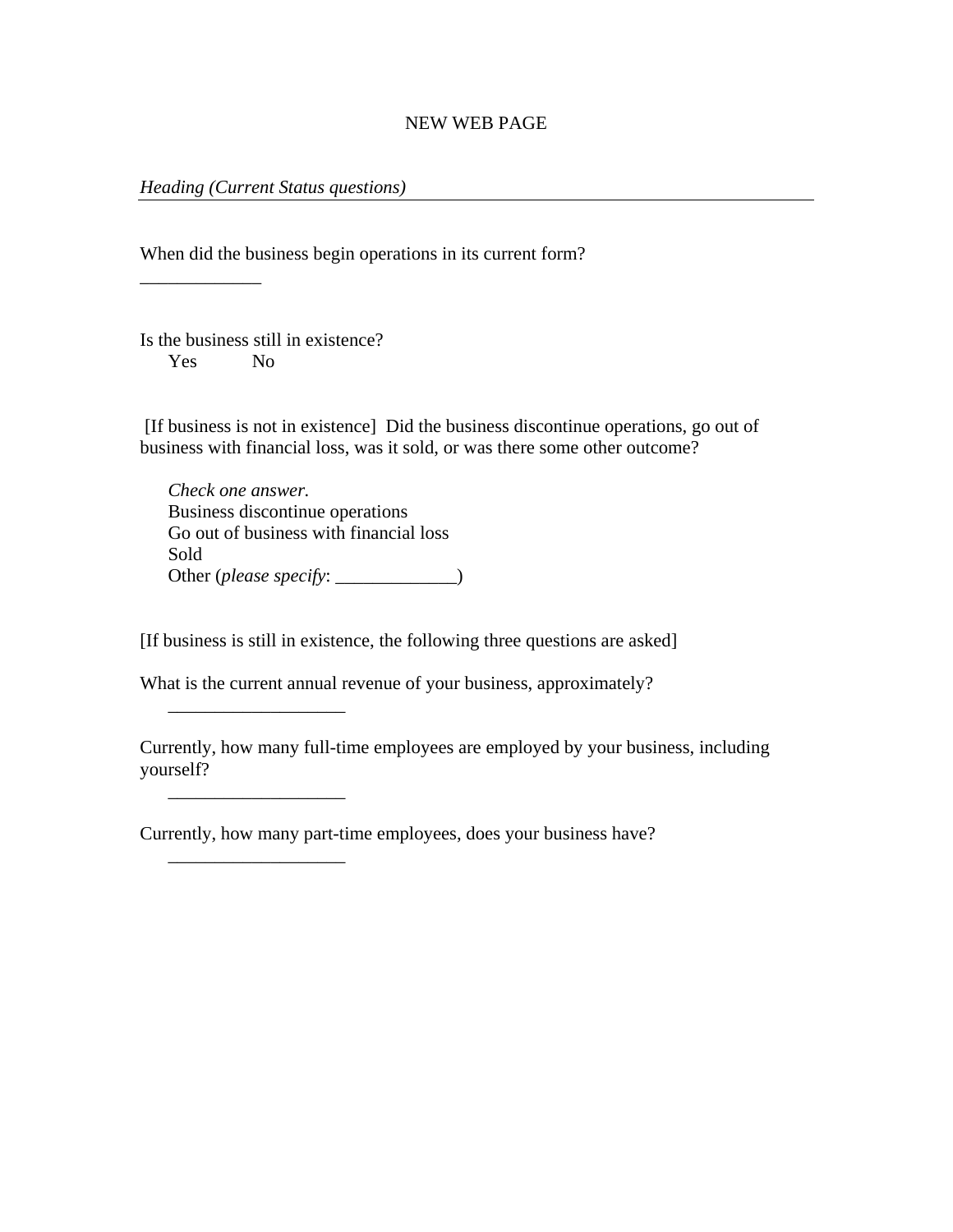#### *Heading*

Were the proceeds of the [import type of loan info from database] loan used to start the business?

Yes No

[If preceding question="No"] What did you use the proceeds for? Purchase an existing business Help stay in business Help expand your business Other (specify: \_\_\_\_\_\_\_\_\_\_\_\_\_)

What, specifically, was the loan used for? (this is the version for 7(a), 504, or MicroLoan recipients)

--OR--

What, specifically, were the proceeds used for? (this is the version for SBIC recipients)

*Check all that apply.*  Construct a new building Improvement of land Purchase of new land Expansion or renovation of current building Purchase of a new building Finance working capital Hire additional staff Acquisition of original business Purchase and installation of new equipment or machinery Exporting products or services Re-finance existing debt Other (*please specify*: \_\_\_\_\_\_\_\_\_\_\_\_)

 $[If "j" (exporting products or services) = "Yes"]$ Did you export products or services prior to the loan? Yes No Don't know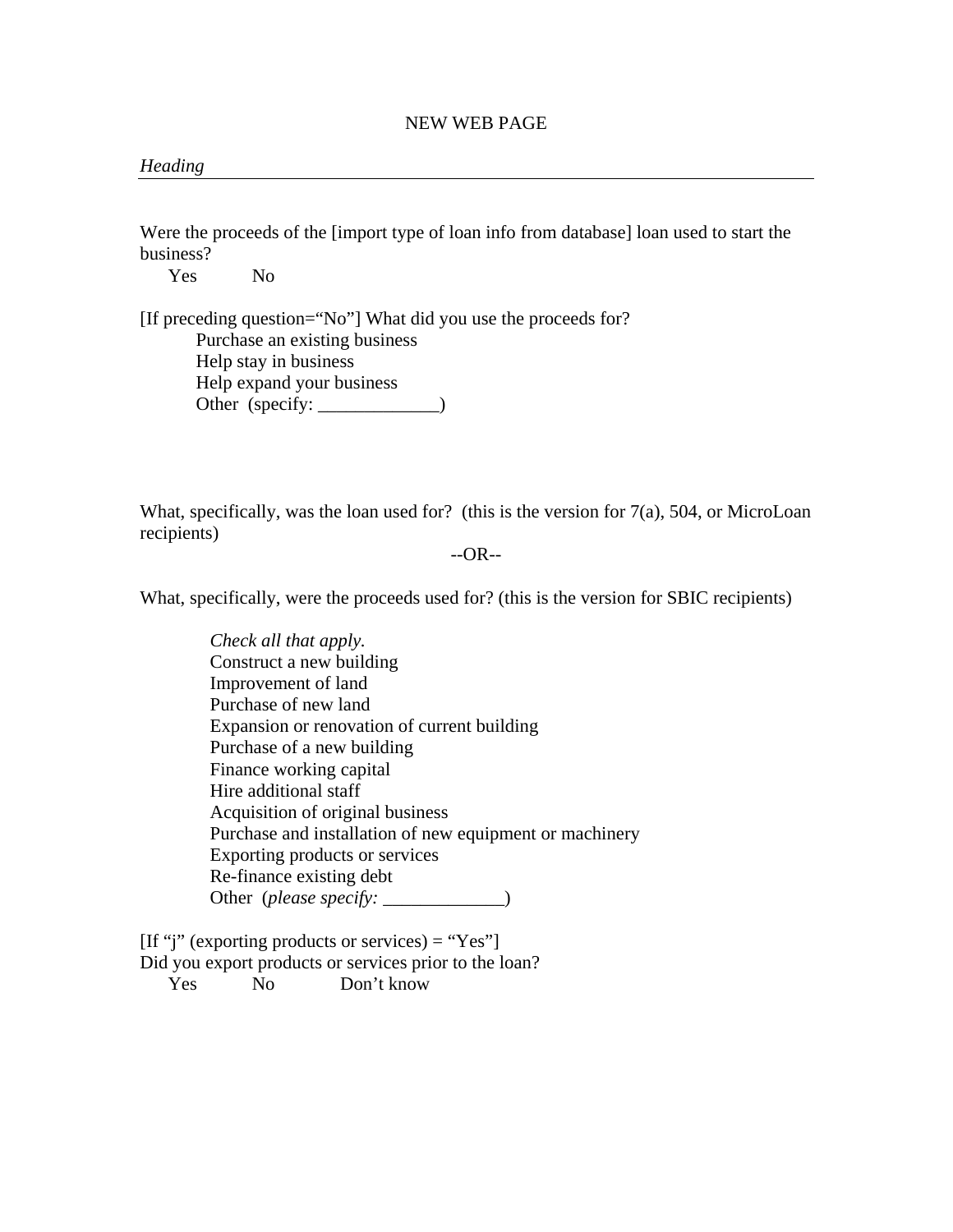#### *Heading*

What other sources of financing were you using at the time you received this loan/investment financing?

*Check all that apply.* 

Other federal program loan or loan guarantee State or local government financing program Business loan from bank or other private lenders Equity investment by owner Personal borrowing by owner Other (specify: \_\_\_\_\_\_\_\_\_\_\_\_) No other source of financing at that time Don't know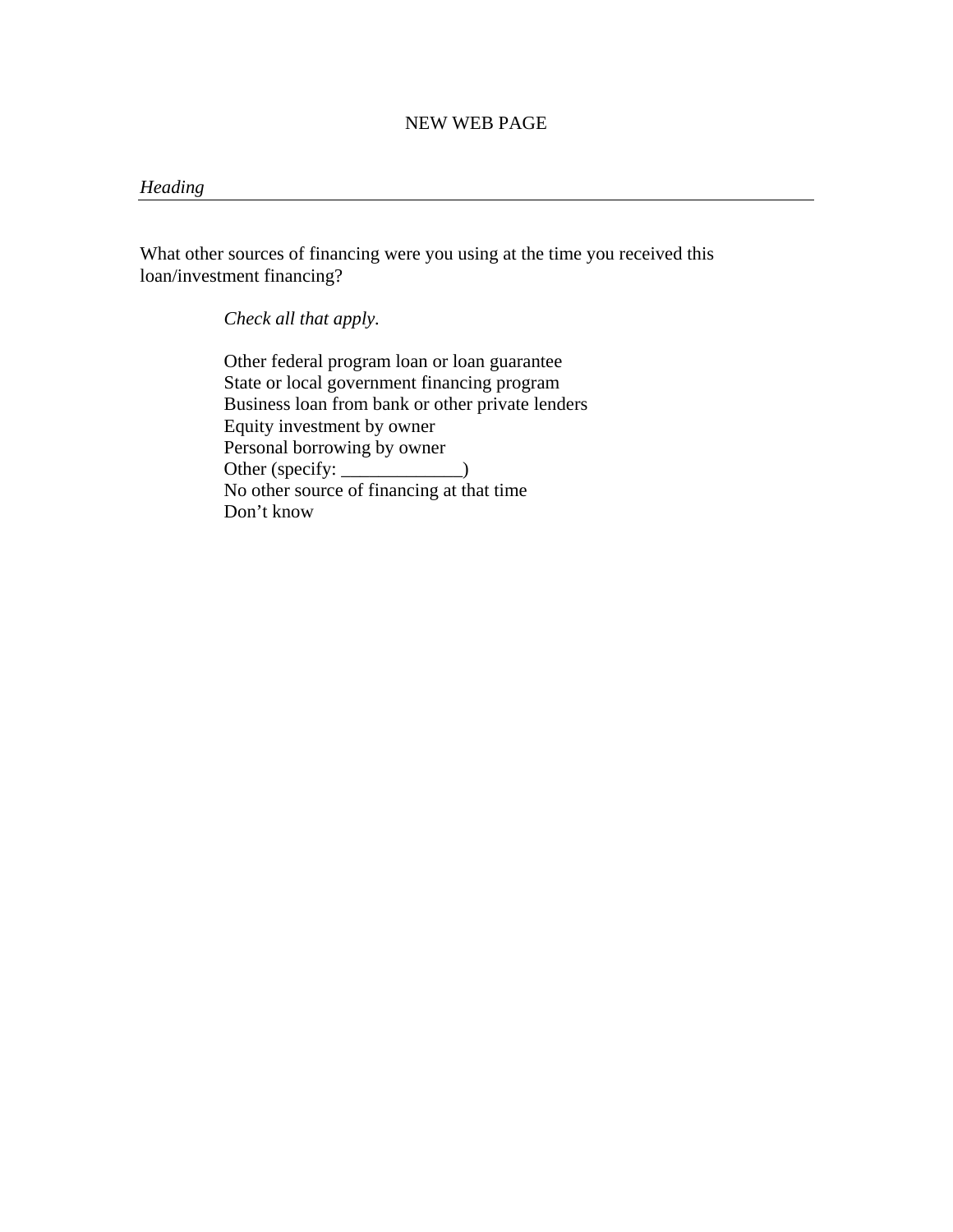# *Heading*

\_\_\_\_\_\_\_\_\_\_\_\_\_\_\_\_\_\_

\_\_\_\_\_\_\_\_\_\_\_\_\_\_\_\_\_\_

\_\_\_\_\_\_\_\_\_\_\_\_\_\_\_\_\_\_

At the time you received the [import type of loan info from database] financing, what was the approximate annual revenue of your business?

At the time you received the [import type of loan info from database] financing, how many full-time employees did your business have, including yourself?

At the time you received the [import type of loan info from database] financing, how many part-time employees did your business have?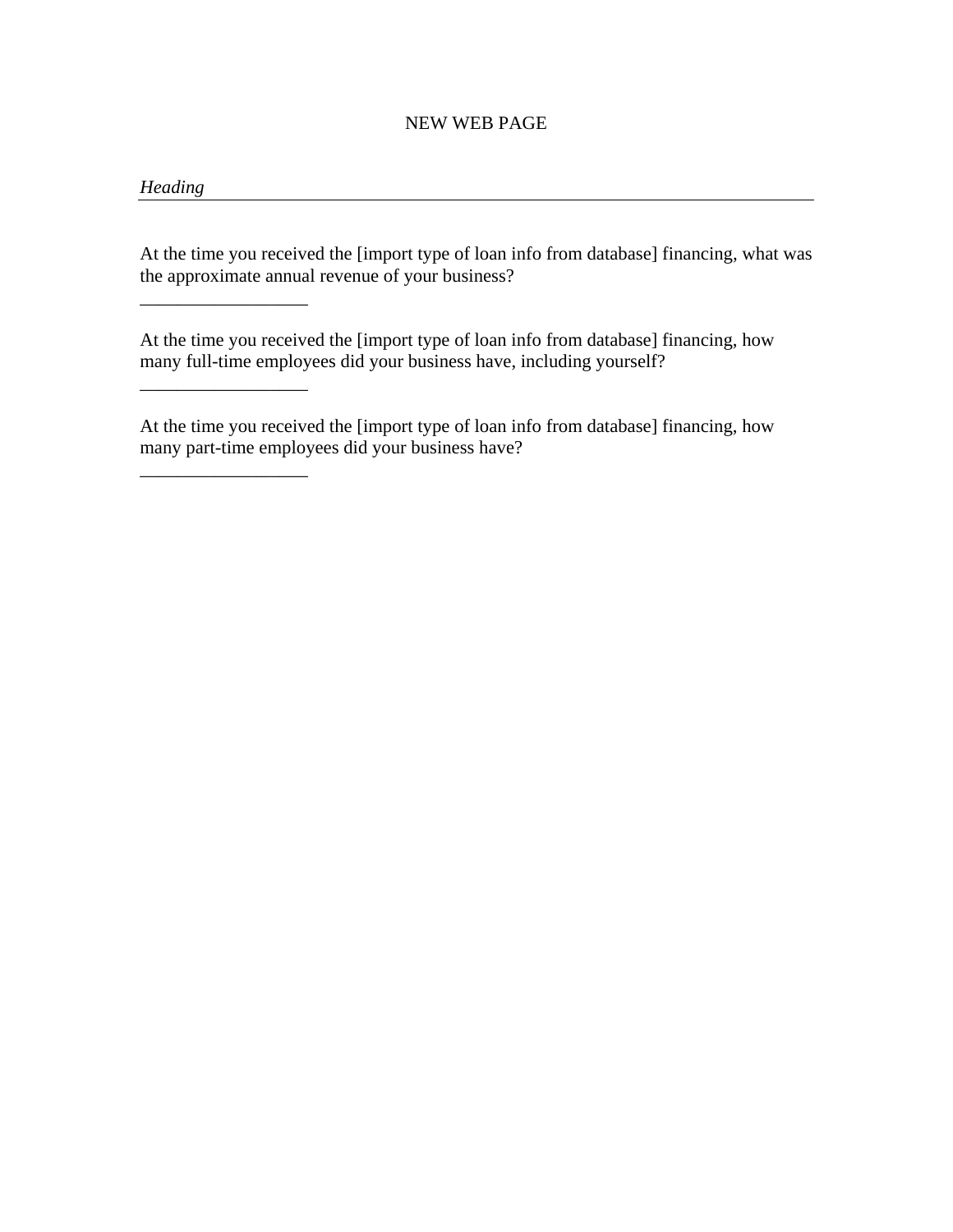#### *Heading*

[SBIC-assisted only] Did the SBIC assistance include any debt, preferred stock or debtlike instruments that had a specified interest rate and term? Yes No Don't Know [Everyone (all loan types) sees the following question **UNLESS** they answered No or Don't Know to the preceding question] Did you have any payment difficulties during the pay back period? Yes No [SBIC-assisted only] Did the SBIC assistance include any warrants or other features that provided an opportunity for the SBIC to take an equity stake in your company? Yes No [SBIC-assisted only] Was the assistance you received from the SBIC part of a larger syndicated financing or was the SBIC the sole investor? Yes No Don't Know [If preceding question (Was the assistance...) = YES] Was the SBIC a lead investor in the syndicate? Yes No Don't Know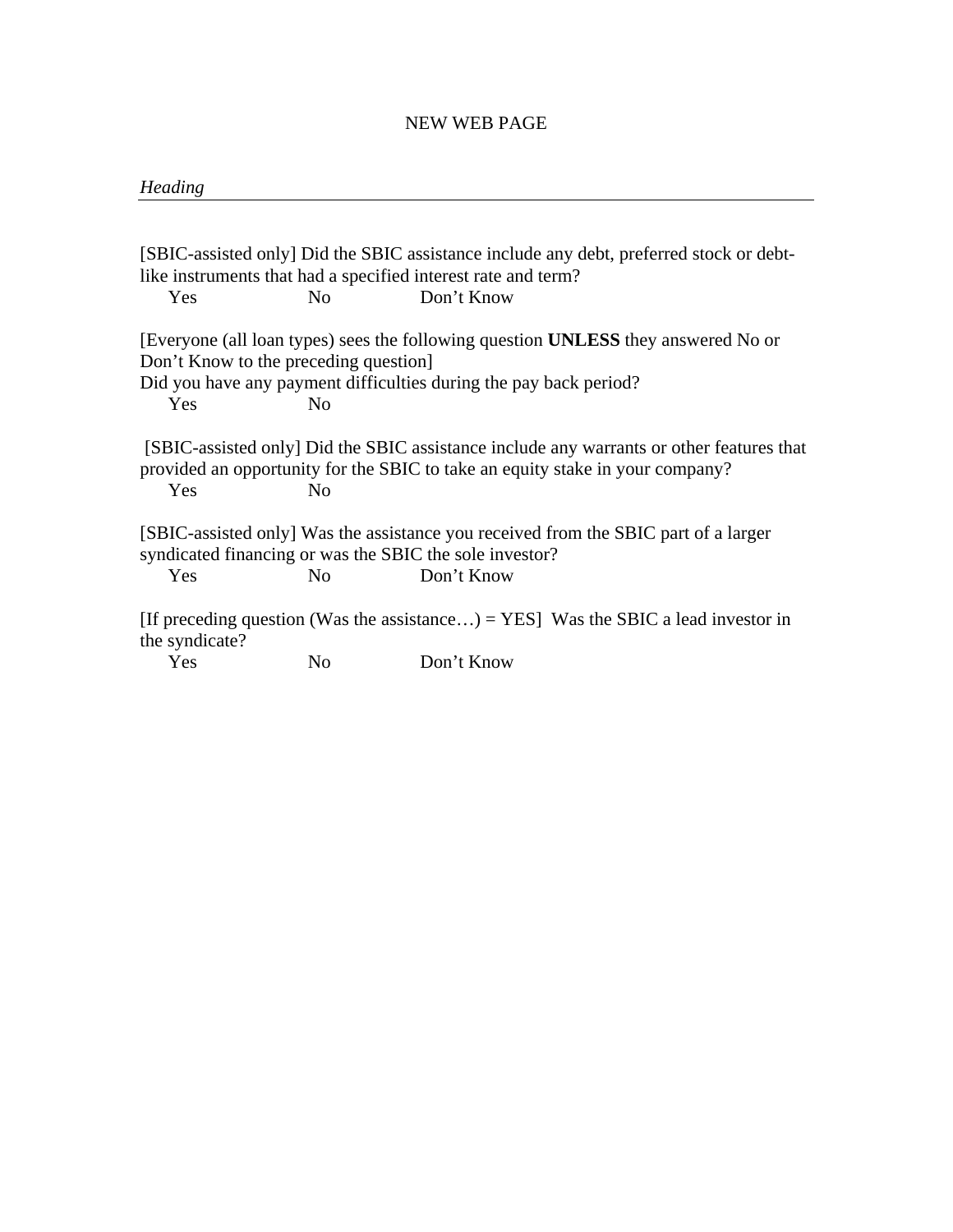#### *Heading*

Other than the loan we are discussing, have you participated in any of the following programs offered by SBA?

*Check all that apply.*  7a 504 Microloans International Trade **SCORE** Small Business Development Centers Women Business Centers 8(a) Certification HUBZone Surety Bond Guaranty Other (specify: \_\_\_\_\_\_\_\_\_\_\_\_\_) Don't know

In which loan or investment programs from agencies other than SBA are you participating, if any?

> \_\_\_\_\_\_\_\_\_\_\_\_\_\_\_\_\_\_\_\_\_\_\_\_\_\_\_\_\_\_\_\_\_\_\_\_\_\_\_\_\_\_\_\_\_\_\_\_\_\_\_\_\_\_\_\_\_\_ \_\_\_\_\_\_\_\_\_\_\_\_\_\_\_\_\_\_\_\_\_\_\_\_\_\_\_\_\_\_\_\_\_\_\_\_\_\_\_\_\_\_\_\_\_\_\_\_\_\_\_\_\_\_\_\_\_\_

\_\_ None; I am not participating in other programs.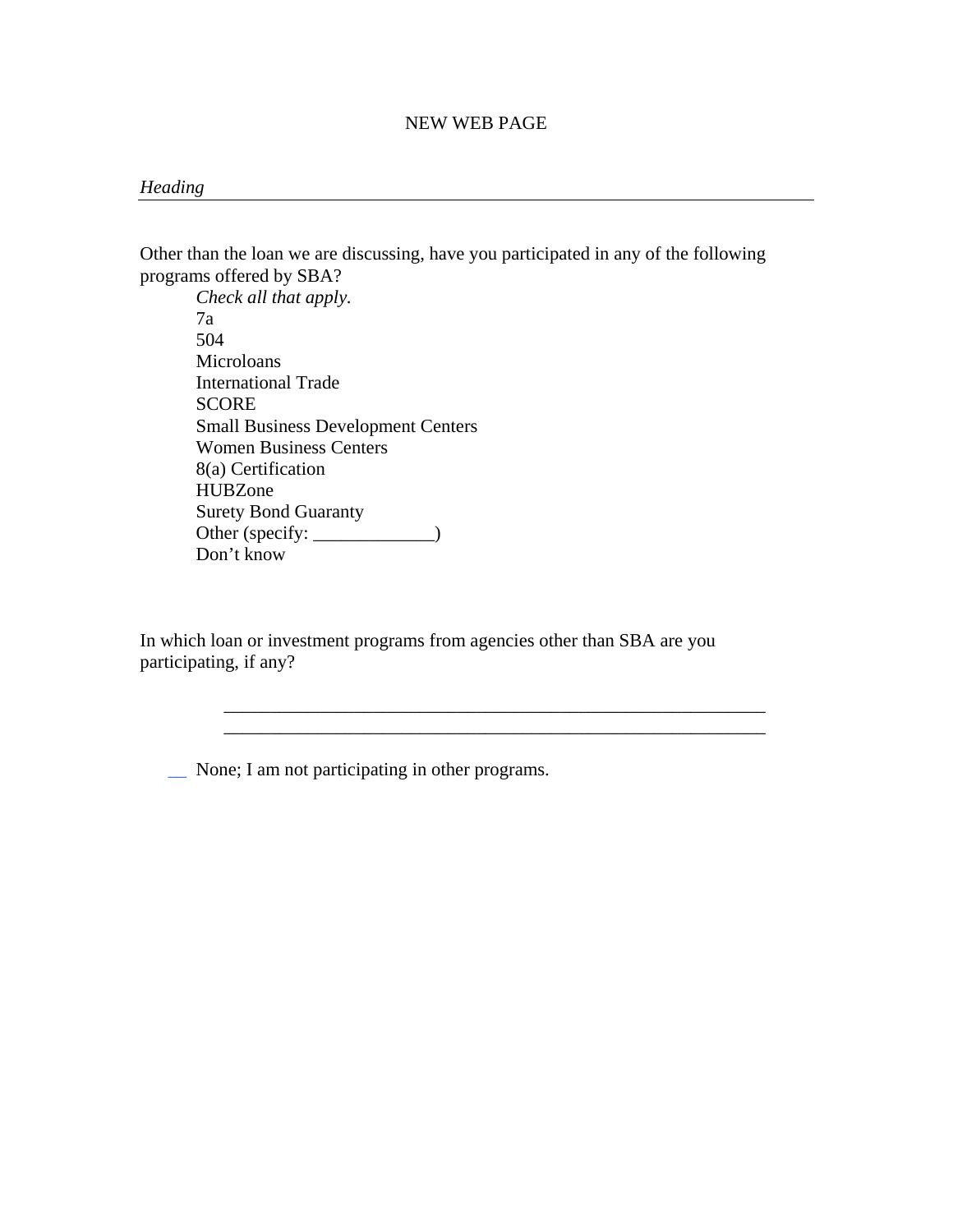#### *Client Satisfaction*

Consider the following statements, and then indicate the extent to which you agree or disagree with it.

Strongly Agree Agree Disagree Strongly Disagree Don't know

a. I believe that I could have obtained financing elsewhere under reasonably acceptable commercial terms and conditions.

b. If I needed additional financing, I would be interested in receiving similar financing again through [language will either be 'an SBA-guaranteed loan' or 'an SBIC investment,' depending on the type of loan in the database].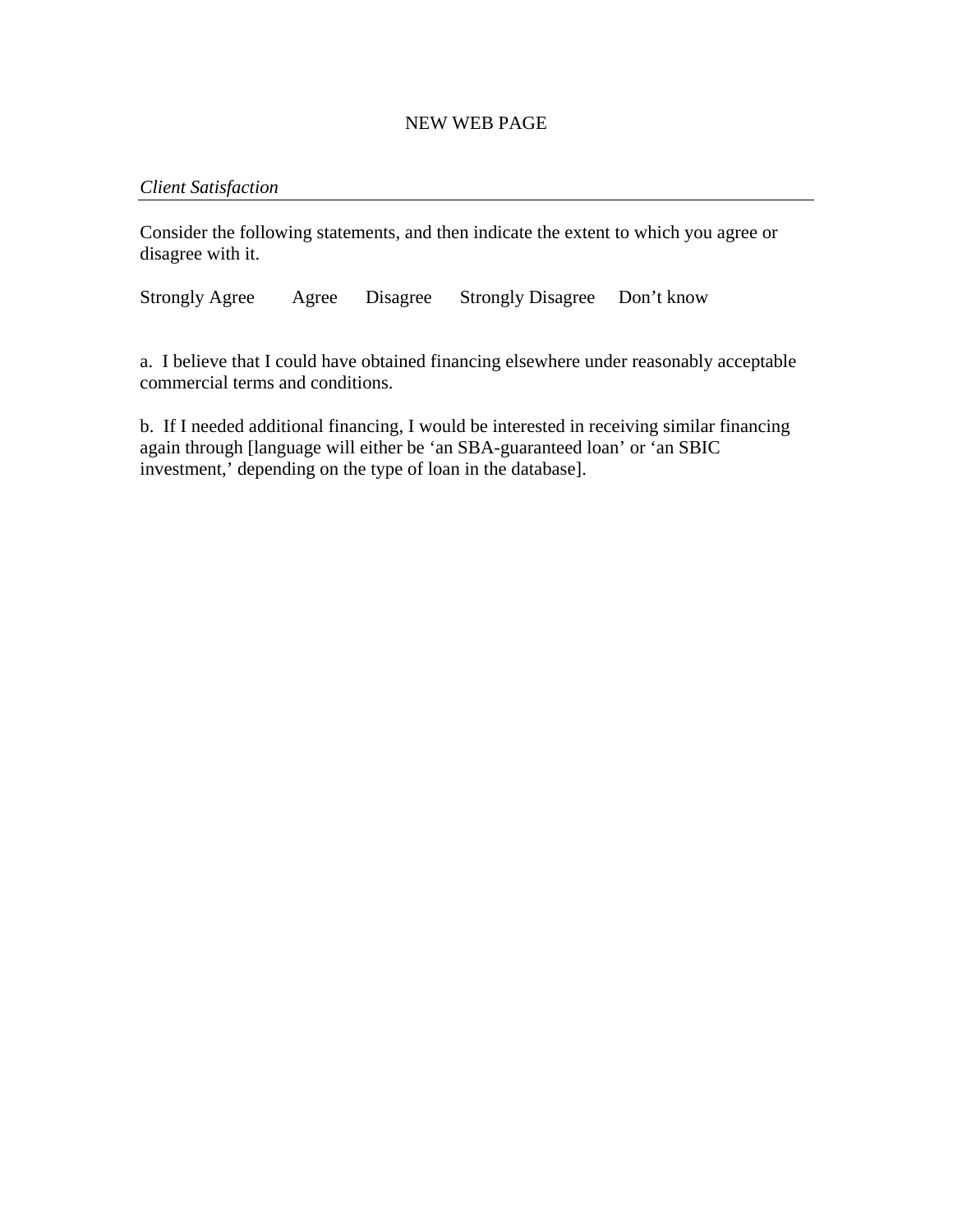#### *Client Satisfaction*

If your business had not received the [language will either be 'an SBA-guaranteed loan' or 'an SBIC investment,' depending on the type of loan in the database], what do you think would have happened?

*Choose the single best response.* 

- a. Would have obtained financing with **different** terms elsewhere (if the respondent is an SBIC recipient: [term sheet/LOI from alternative financing source(s)])
- b. Would have obtained financing with the **same** terms (if the respondent is an SBIC recipient: [term sheet/LOI from alternative financing source(s)])Would have changed plans for business
- c. Don't know

How important was the [language will either be 'SBA-guaranteed loan' or 'SBIC investment,' depending on the type of loan in the database] you received to the success of your business?

Very important Somewhat important Somewhat unimportant Very unimportant Don't know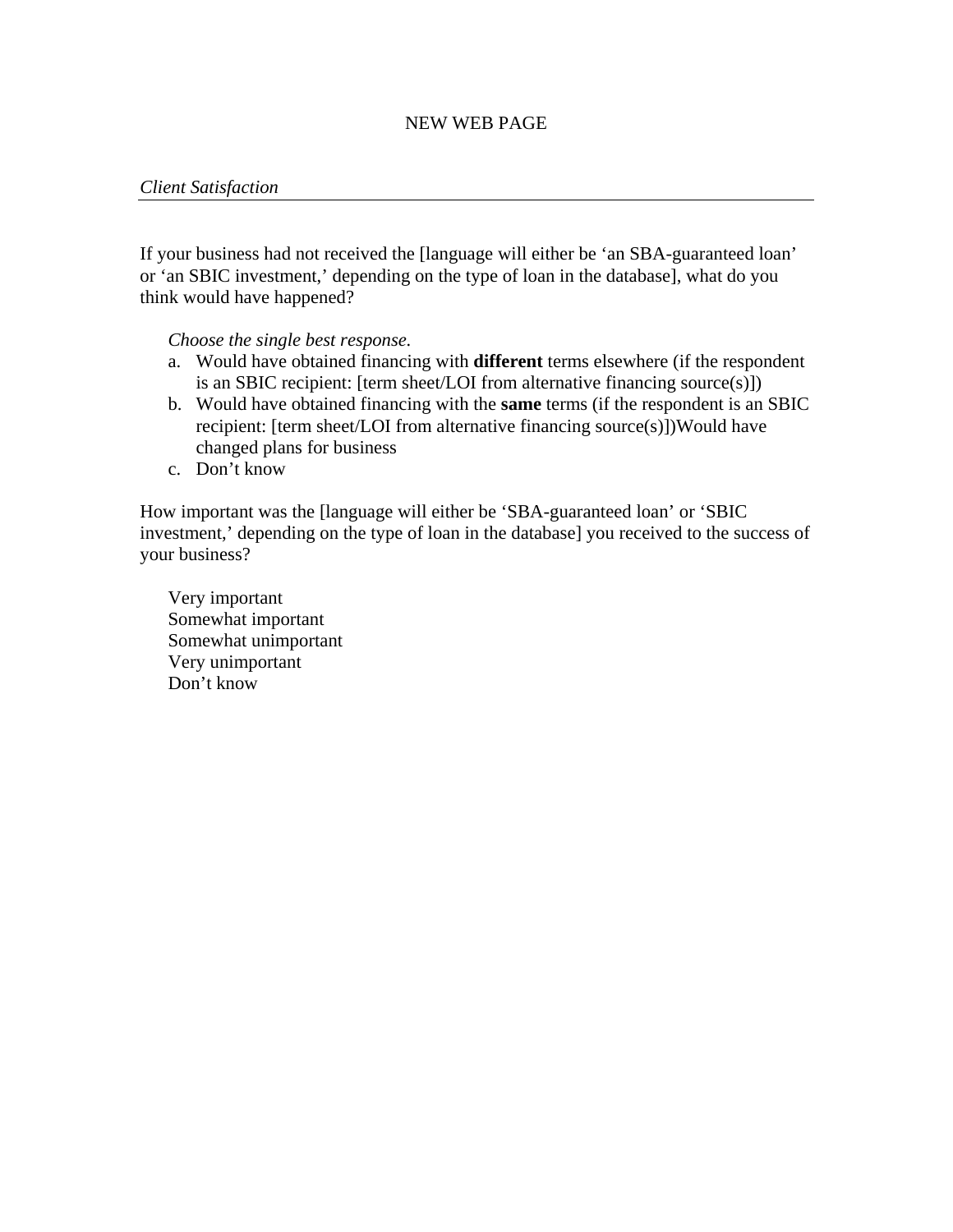#### *Client Satisfaction*

THE FOLLOWING QUESTIONS SHOULD BE ASKED OF EVERYONE (ALL LOAN TYPES) EXCEPT FOR PEOPLE WHO ANSWERED "NO" or "DON'T KNOW" TO THIS PRIOR QUESTION: Did the SBIC assistance include any debt, preferred stock or debt-like instruments that had a specified interest rate and term?

Based on the status and financial condition of your company at the time of the financing, how would you rate each of the following?

> Excellent Good Fair Poor Don't know

- a. Overall terms and conditions of the SBA-guaranteed loan
- b. Amount of time allocated to repay your loan
- c. Interest rate you received on your loan
- d. Collateral requirements of your loan

e. Overall speed of processing your application by [depending on type of loan in the database, language will either be 'the lender' or 'SBIC']

f. Loan administration during the pay back period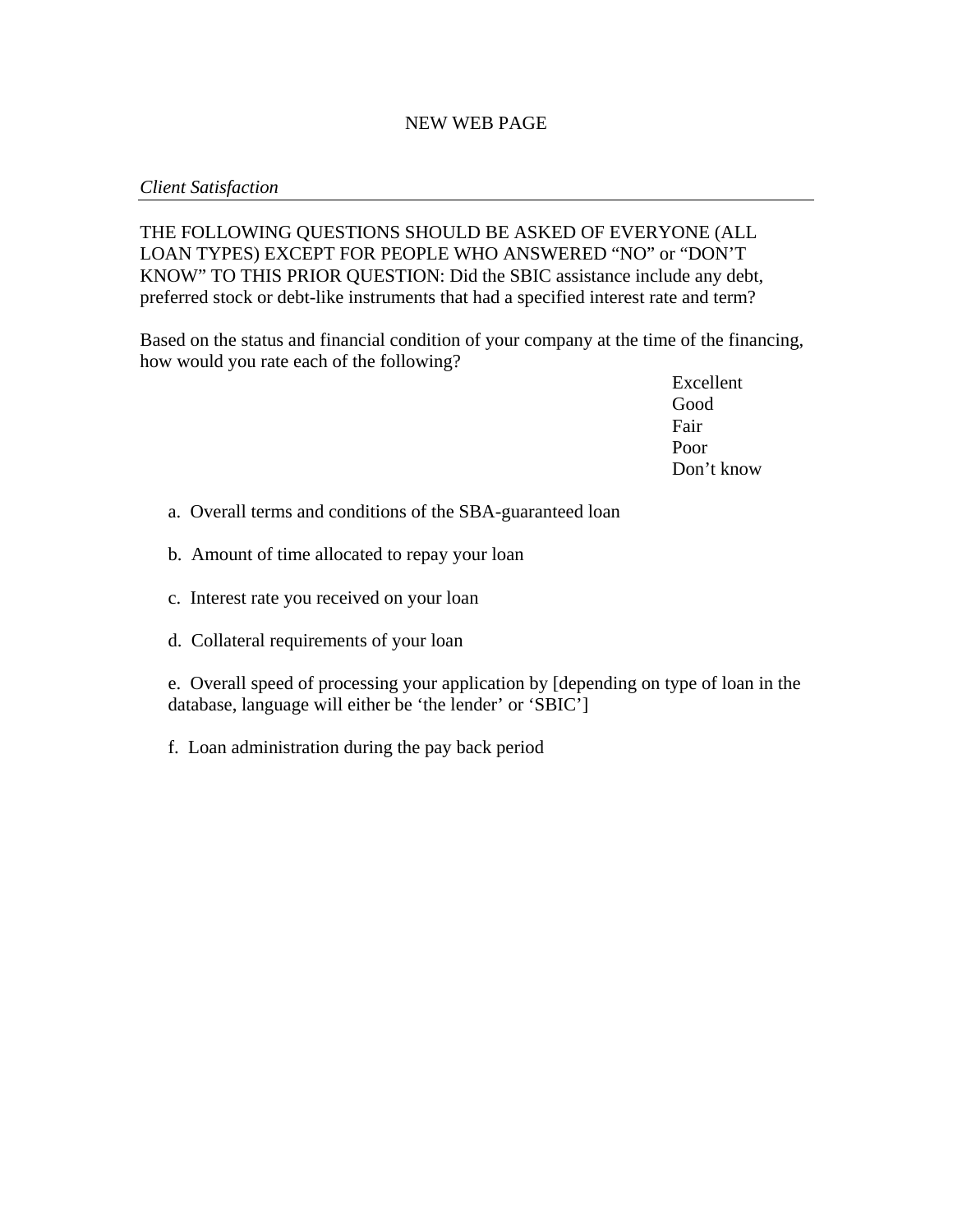#### *Client Satisfaction*

As part of this [depending on type of loan in the database, language will either be 'SBA loan program' or 'SBIC debenture program'], did you obtain any kind of technical assistance to help you in business planning, financial management, product marketing, production methods, or any other aspect of the business?

Yes No

[If the answer is YES, ask the following]

Excellent Good Fair Poor Don't know

How would you rate each of the following aspects of technical assistance?

- a. Usefulness of the assistance you received
- b. Effectiveness of the counselor or advisor in meeting your needs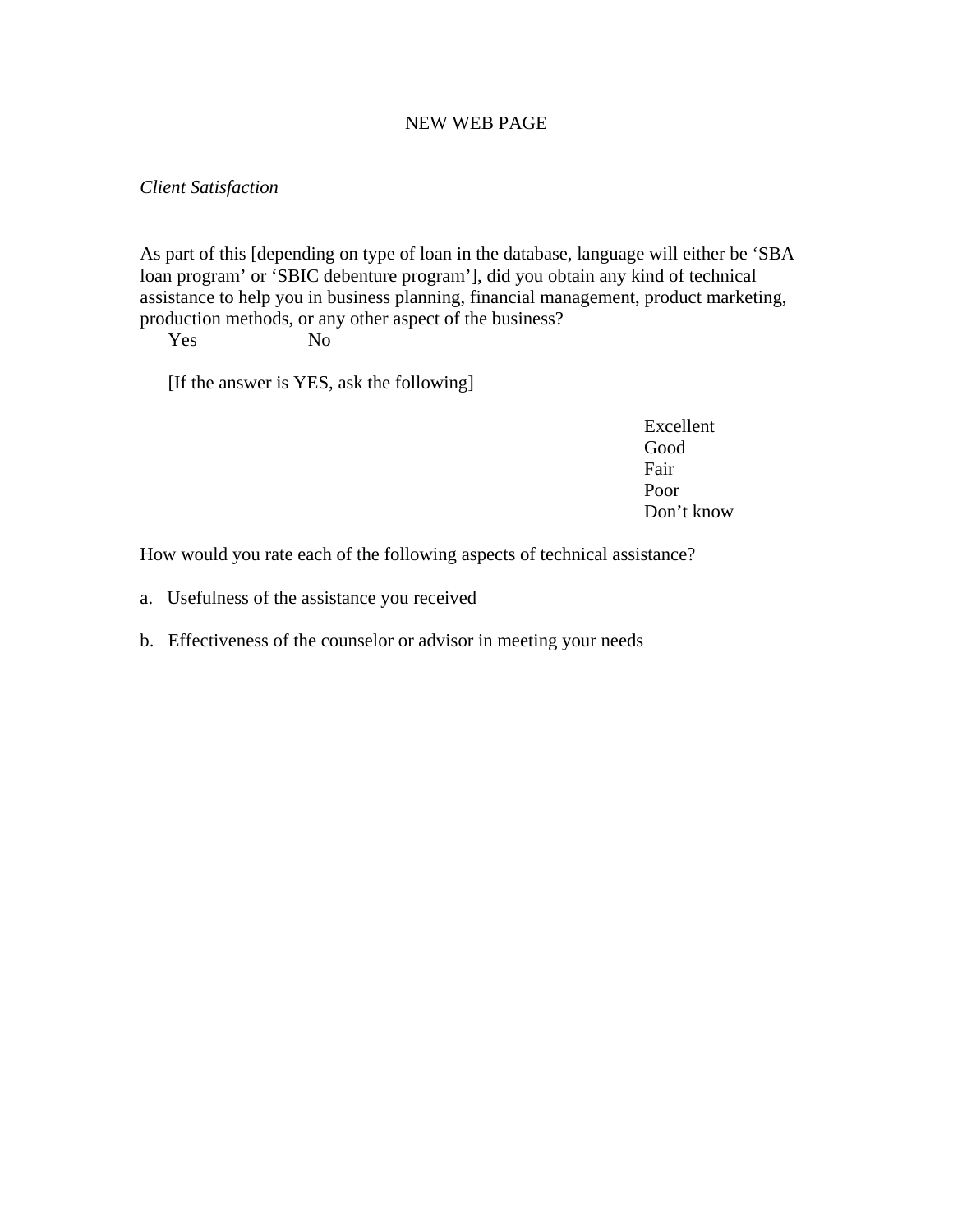#### *Client Satisfaction*

How did you learn about the [depending on type of loan in the database, language will either be 'SBA loan program' or 'SBIC program']?

*Check all that apply.* 

Banker or lender Another business person A newspaper or magazine article An SBA Local District Office The Internet An accountant An advertisement Another source (specify: \_\_\_\_\_\_\_\_\_) Don't know

Are there any suggestions you could make to improve the loan program in which you participated?

\_\_\_\_\_\_\_\_\_\_\_\_\_\_\_\_\_\_\_\_\_\_\_\_\_\_\_\_\_\_\_\_\_\_\_\_\_\_\_\_\_\_\_\_\_\_\_\_\_\_\_\_\_\_\_\_\_\_\_\_\_\_\_\_\_\_\_

\_\_\_\_\_\_\_\_\_\_\_\_\_\_\_\_\_\_\_\_\_\_\_\_\_\_\_\_\_\_\_\_\_\_\_\_\_\_\_\_\_\_\_\_\_\_\_\_\_\_\_\_\_\_\_\_\_\_\_\_\_\_\_\_\_\_\_ \_\_\_\_\_\_\_\_\_\_\_\_\_\_\_\_\_\_\_\_\_\_\_\_\_\_\_\_\_\_\_\_\_\_\_\_\_\_\_\_\_\_\_\_\_\_\_\_\_\_\_\_\_\_\_\_\_\_\_\_\_\_\_\_\_\_\_

\_\_\_\_\_\_\_\_\_\_\_\_\_\_\_\_\_\_\_\_\_\_\_\_\_\_\_\_\_\_\_\_\_\_\_\_\_\_\_\_\_\_\_\_\_\_\_\_\_\_\_\_\_\_\_\_\_\_\_\_\_\_\_\_\_\_\_